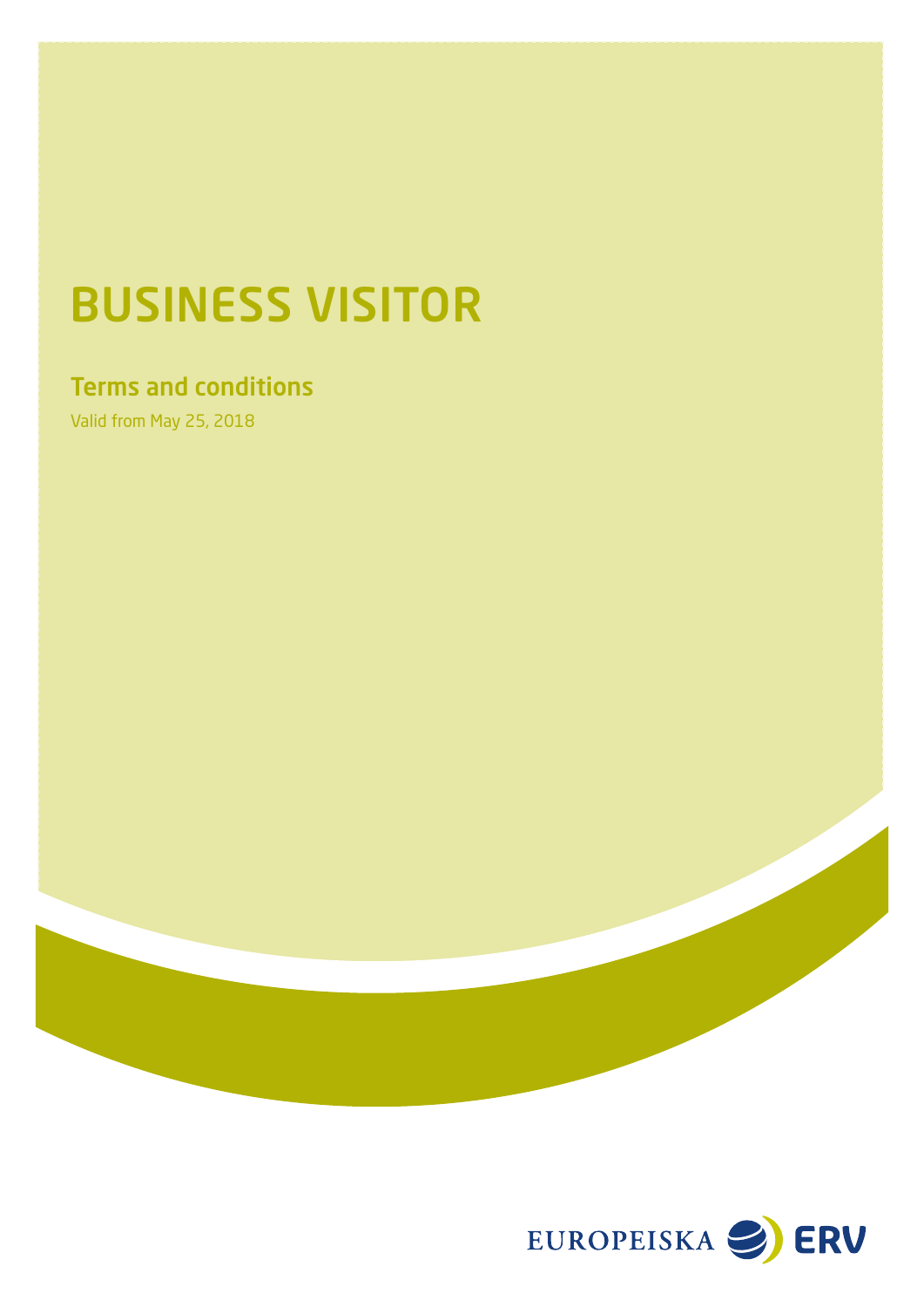This is a translation from Swedish to English of the insurance policy conditions "*Business Visitor 25 maj 2018"*. In the event of a dispute regarding the content and/or interpretation of these terms and conditions, the original Swedish wording shall always prevail.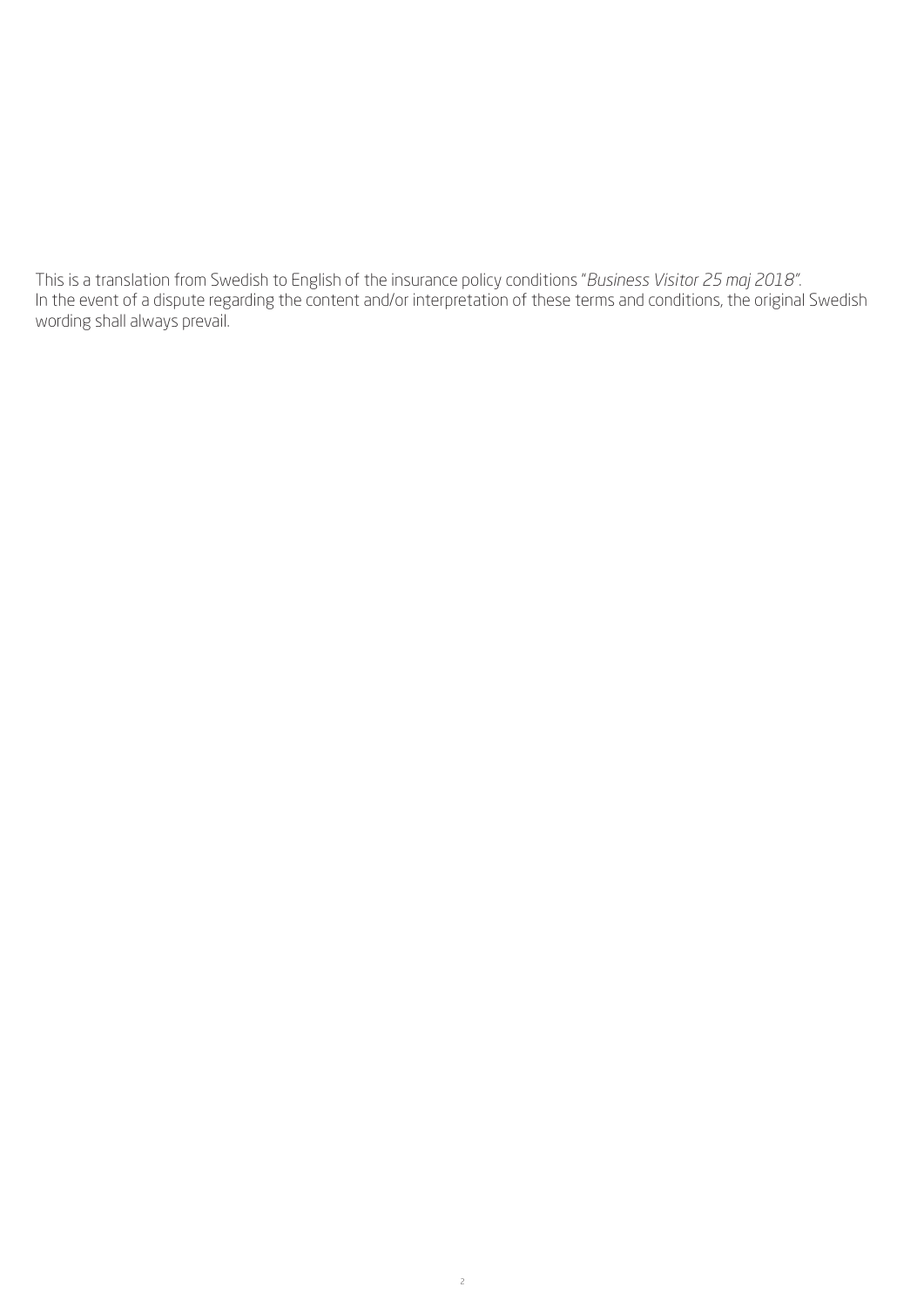## TABLE OF CONTENTS

|    | <b>DEFINITIONS</b>                                                                                                                                                                                                                                                                                                                      | 5                                                                                                               |
|----|-----------------------------------------------------------------------------------------------------------------------------------------------------------------------------------------------------------------------------------------------------------------------------------------------------------------------------------------|-----------------------------------------------------------------------------------------------------------------|
| А. | GENERAL CONDITIONS - VALIDITY AND SCOPE OF COVERAGE<br>A.1<br>Who is covered by the insurance<br>A.2<br>When the insurance applies<br>A.3<br>Geographical scope of the insurance<br>A.4<br>Scope of insurance coverage<br>A.5<br>Security Directives<br>A.6<br>Excess<br>A.7<br>Scope of insurance and maximum compensation per insured | 6<br>6<br>6<br>6<br>6<br>6<br>6<br>6                                                                            |
| В. | ILLNESS AND ACCIDENTAL INJURIES<br>B.1<br>Coverage<br><b>B.2</b><br>Compensation is payable for<br><b>B.3</b><br>Maximum compensation<br><b>B.4</b><br>Security directives<br><b>B.5</b><br>Exclusions                                                                                                                                  | 7<br>$\overline{ }$<br>$\overline{7}$<br>$\overline{\mathcal{I}}$<br>$\overline{\phantom{a}}$<br>$\overline{7}$ |
| C. | DISABILITY AND DEATH COMPENSATION<br>C.1<br>Coverage<br>C.2<br>Compensation is payable for medical disability<br>CЗ<br>Compensation payable at death<br>C.4<br>Maximum compensation<br>C.5<br>Security directives<br>C.6<br>Exclusions                                                                                                  | 7<br>$\overline{ }$<br>$\overline{ }$<br>$\mbox{8}$<br>$\mbox{8}$<br>8<br>8                                     |
| D. | <b>CRISIS THERAPY</b><br>D.1<br>Coverage<br>D.2<br>Compensation is payable for<br>D.3<br>Maximum compensation<br>D.4<br>Security directives                                                                                                                                                                                             | 8<br>$\mbox{8}$<br>$\mbox{8}$<br>$\mbox{8}$<br>8                                                                |
| E. | LUGGAGE COVERAGE<br>E.1<br>Coverage<br>E.2<br>Compensation is payable for property and supplementary<br>expenses, as follows<br>E.3<br>Maximum compensation<br>Security directives<br>E.4<br>E.5<br>Common exclusions<br>Valuation rules                                                                                                | 8<br>8<br>8<br>$\mathcal{G}$<br>$\mathcal G$<br>$\mathcal{G}$<br>$\mathcal{G}$                                  |
| F. | PERSONAL LIABILITY COVERAGE<br>F.1<br>Coverage<br>F.2<br>Europeiska ERVs undertakings<br>F.3<br>Maximum compensation<br>F.4<br>Security directives<br>F.5.<br>Exclusions                                                                                                                                                                | 10<br>10<br>10<br>10<br>10<br>10                                                                                |
| G. | LEGAL EXPENSES COVERAGE<br>G.1<br>Coverage<br>G.2<br>Compensation is payable<br>G.3<br>Maximum compensation<br>G.4<br>Security directives<br>G.5<br>Exclusions<br>G.6<br>Selection of legal representative<br>G.7<br>Excess                                                                                                             | 11<br>11<br>11<br>11<br>11<br>11<br>11<br>12                                                                    |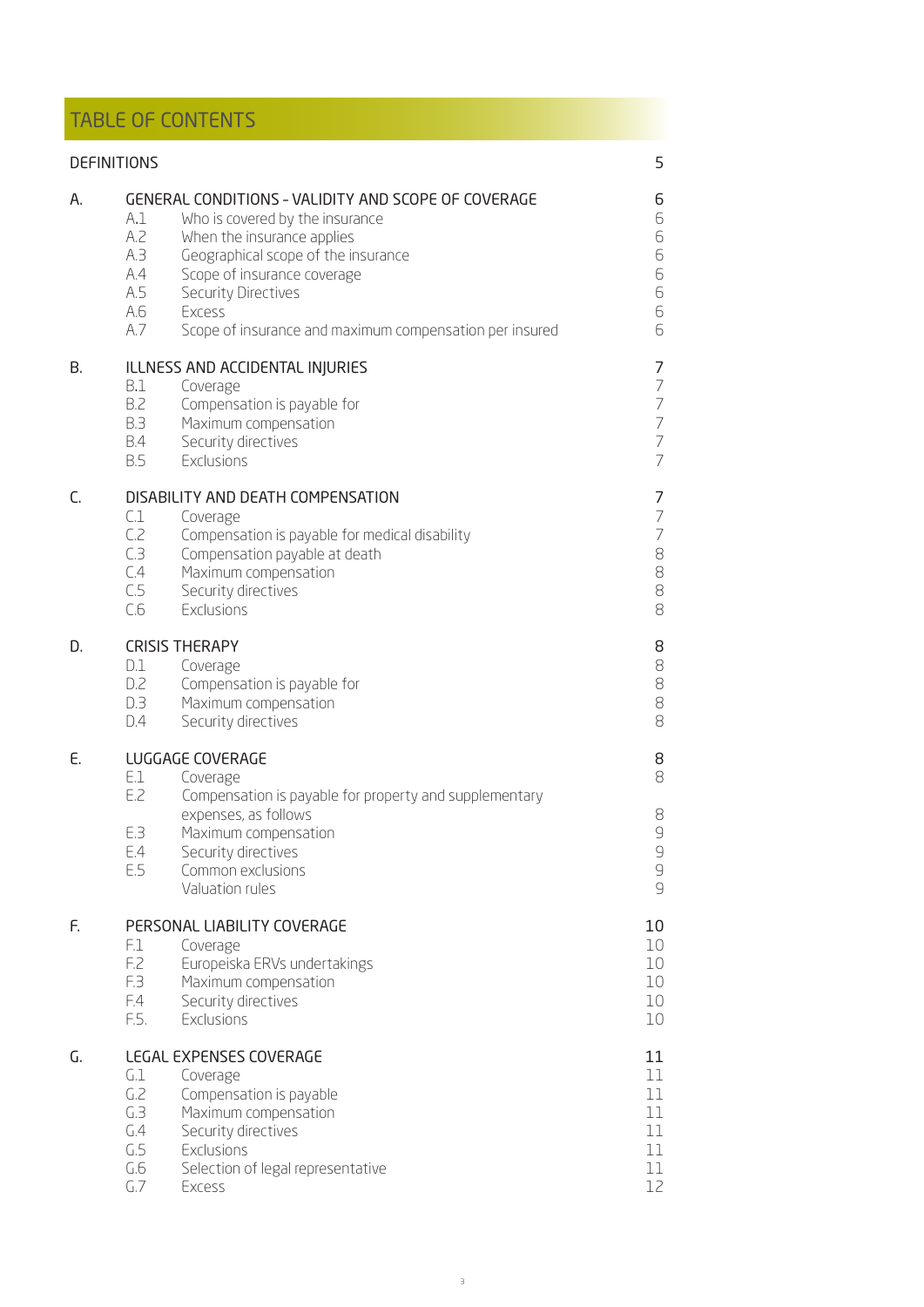| Η.                    |                  | COMMON TERMS AND CONDITIONS OF THE CONTRACT        | 12  |
|-----------------------|------------------|----------------------------------------------------|-----|
|                       | H.1              | Term and renewal of the insurance contract         | 12. |
|                       | H <sub>i</sub> 2 | Cancellation and amendment of insurance conditions | 12. |
|                       | H <sub>3</sub>   | Payment of premium                                 | 12. |
|                       | H.4              | Disclosure and increased risk                      | 12  |
|                       | H.5              | Aviation accident                                  | 13  |
|                       | H.6              | Risk zone and War zone/High risk zone              | 13  |
|                       | H.7              | Nuclear damages                                    | 13  |
|                       | H.8              | Rescue obligation                                  | 13  |
|                       | H.9              | Action in the event of claim                       | 13  |
|                       | H.10             | Common exclusion                                   | 14  |
|                       | H.11             | Double insurance                                   | 14  |
|                       | H.12             | Force majeure                                      | 14  |
|                       | H.13             | Limitation period                                  | 14  |
|                       | H.14             | Applicable law and court of competent jurisdiction | 14  |
|                       | H.15             | Swedish Insurance Contracts Act                    | 14  |
| NOTIFICATION OF CLAIM | 15               |                                                    |     |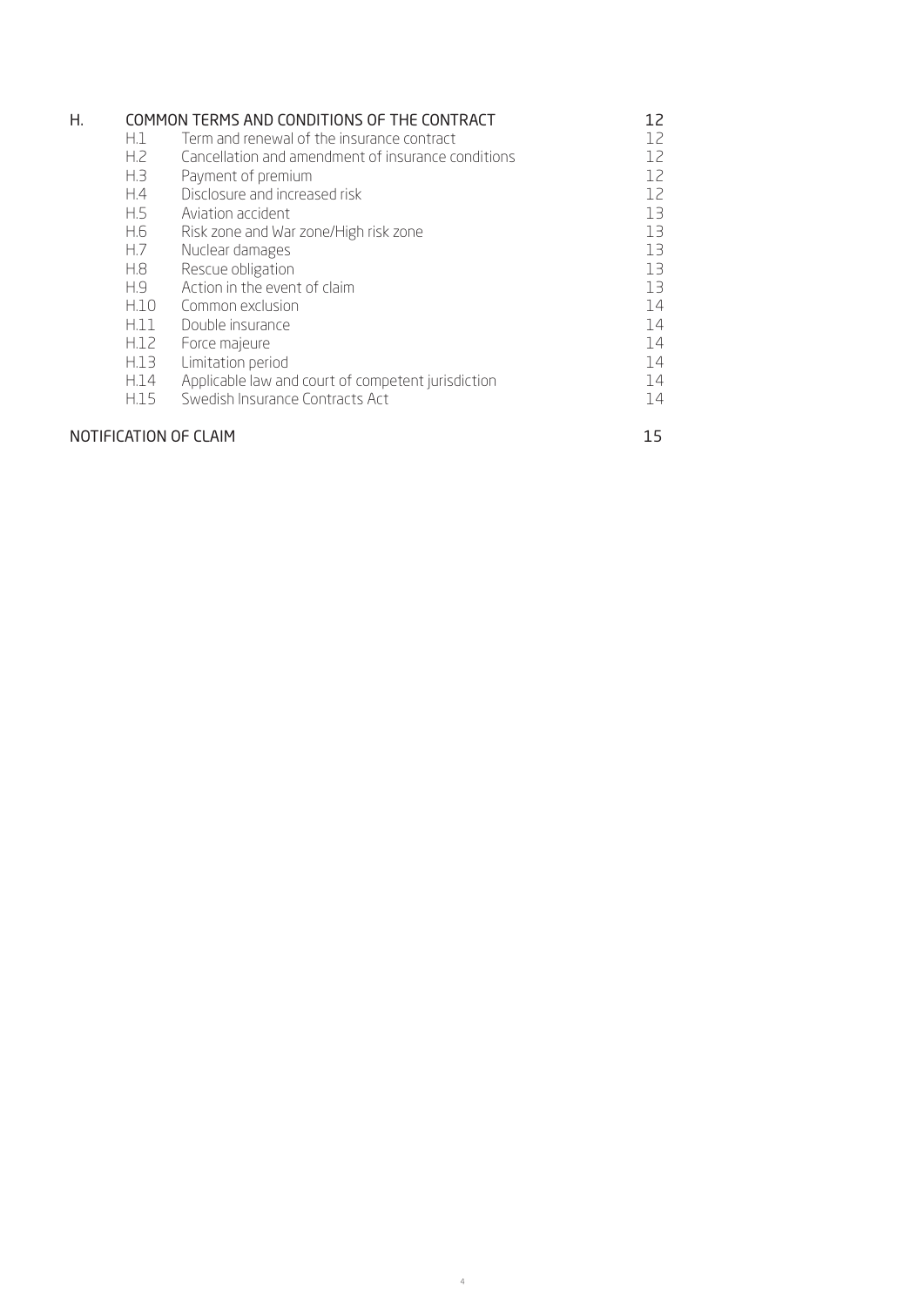Insurance provider for this insurance is:

Europæiske Rejseforsikring, A/S CVR no. 62 94 05 14 through Europeiska ERV Filial, hereinafter called Europeiska ERV. Org. no. 516410-9208

Supervisory authority is the Danish Finanstilsynet.

Europeiska ERV Filial Box 1, Löfströms Allé 6 A, SE-172 13 Sundbyberg, Sweden Phone: +46 (0) 770-45 69 00 www.erv.se

#### PREFACE

The wording of these policy conditions contains a number of technical insurance terms. These are marked in *italics* in the text, and the respective definitions are given in the "Definitions" section, which also serves as an introduction to these policy conditions.

#### DEFINITIONS

Accidental injury is a bodily injury sustained involuntarily by the *insured* as a result of a sudden external occurrence, i.e. an assault on the body from external causes. Bodily injury caused by freezing, heat exhaustion, or sunstroke are also classified as *accidental injury*. The date when such injury manifests itself is considered to be the date of the *accidental injury.*

Accumulated risk is the aggregation of risk when several *insured* persons are together in one and the same place, or in one and the same means of transportation or conveyance, and are struck by one and the same event.

Aircraft means a machine that can derive support in the atmosphere from the reactions of the air other than the reactions of the air against the earth's surface. [The Swedish Civil Aviation Authority definition (20030101), Bestämmelser för Civil Luftfart (BCL)].

Close relative is understood to mean spouse/ partner/registered partner, children, stepchildren, brothers/sisters, parents, grandparents, parents-inlaw, grandchildren, brothers-/sisters-in-law, or person who is registered as being resident at the same residential address as the *insured*. Under the provisions of this clause, the parents, brother/ sister of the *insured*'s partner or registered partner are deemed to be equivalent to parents-in-law, brother-/sister-in-law.

Country of domicile is the country where the *insured* has his/her permanent residence, and is listed in the civil registry.

Current value corresponds to the amount needed to purchase, in the open market, a new, similar item of equal value, without deduction for depreciation.

Europeiska ERV´s Assistance Company is Europeiska ERV's own alarm center, which is in operation 24 hours a day.

Euro - Centers are Europeiska ERV's own local service centers that provide rapid assistance in the event of occurrence of an insurance incident. There are *Euro-Centers* throughout the world.

Illness is a sudden deterioration of the state of health that is not deemed to be due to an *accidental injury*.

Insured is the person whose interests are *insured* against damages or loss, or on behalf of whom insurance has been taken out.

Market value is what it would cost in the open market to buy an item of the same type and in the same condition as the lost/ damaged item when loss/damages occurred.

Medical disability is the reduction in physical or mental function, determined regardless of the *insured*'s profession or working conditions, or leisure time interests/activities. It must be possible to make an objective assessment of medical disability. Persistent pain, loss of an internal organ or loss of sensory organ are also classified as *medical disability.*

Money is negotiable coins and banknotes.

Partner is a person with whom the *insured* cohabits under conditions similar to marriage and who is registered as being resident at the same address. A requirement for classification of *partner* is that neither party is married to, nor is the registered partner of, any person other than the person with whom the *insured* cohabits.

Reasonable expenses is understood to mean expenses that Europeiska ERV, with due consideration to the circumstances pertaining to any one case, could reasonably expect to be standard and customary for medical care or treatment in the place where the expenses are incurred. However, in the event Europeiska ERV, or any of Europeiska ERV's collaborating partners, has an agreement with a medical institution in the region where medical care is performed, then it shall be the level of the agreed medical care expenses which shall constitute the basis for the assessment of the reasonableness of the expenses.

Security directives are instructions concerning certain procedures or provisions that are intended to prevent or limit damages, or concerning specific qualifications of the *insured,* the *employees,* or other assistants.

Sentimental value is value of a non-monetary nature that is ascribed to an item by a person (most frequently the owner), i.e. value associated with sentiments and feelings. Value of this nature is not taken into consideration when the actual value of an item is assessed.

#### Theft-prone property includes:

- objects wholly or partly of precious metal, genuine pearls and gems;
- antiques and works of art and genuine (handmade/Oriental) carpets, clocks, furs and clothing of fur;
- apparatus/equipment/instruments (including accessories and software for such property) intended for production, storage, processing, transfer and playback of sound, text, figures or images;
- musical instruments;
- tools, electronic instruments and measuring devices;
- wines and spirits;
- weapons.

Travel day is the day, or part of the day, for which the insurance coverage applies and for which the premium is paid.

Travel documents are tickets, passport, telephone cards, restaurant and hotel vouchers, ski-lift cards and green fee cards and travellers cheques.

Travel expenses are the actual expenses incurred for travel and accommodation.

Valuable documents are share certificates, bond certificates, bank books, instruments of debt, etc.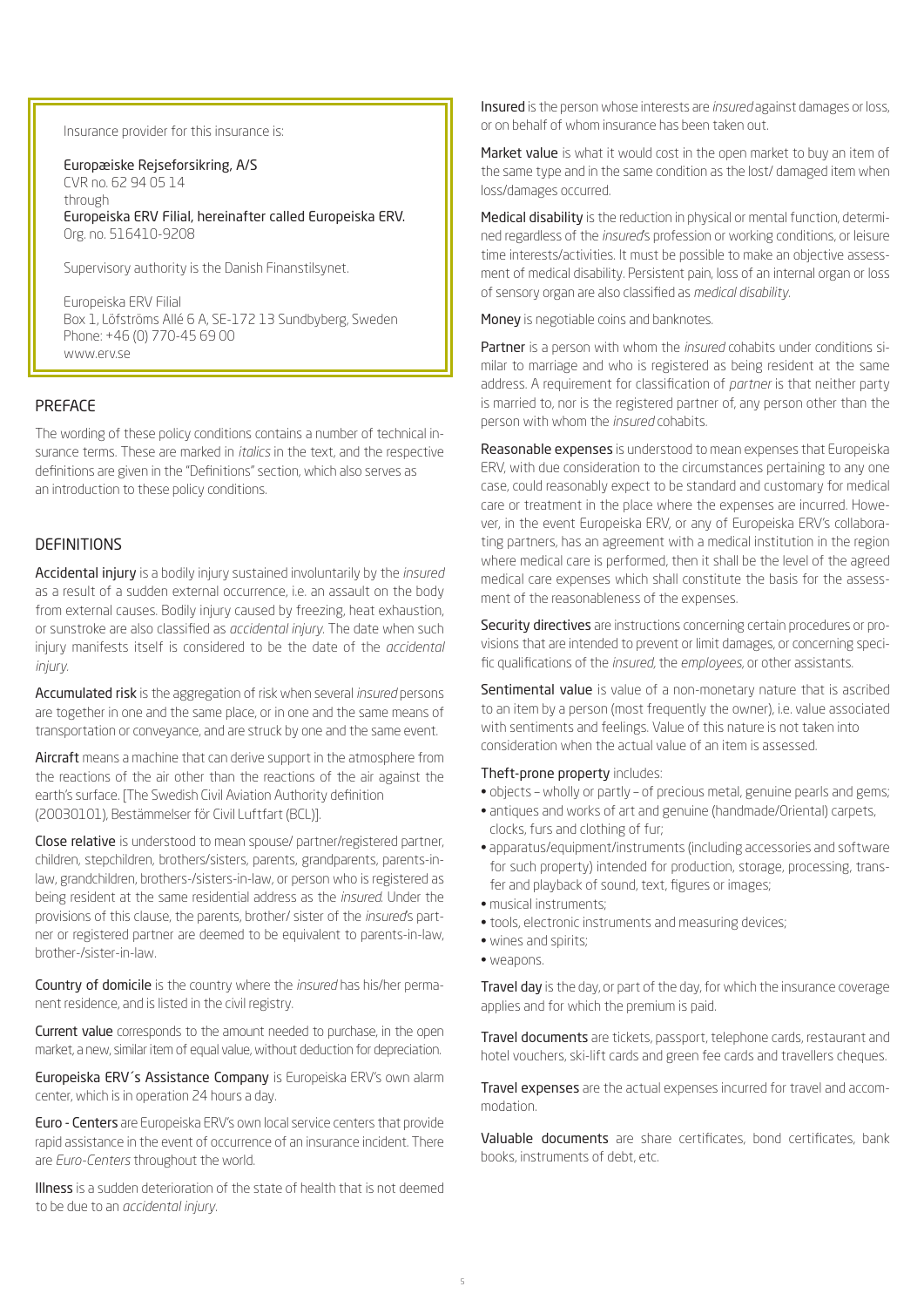#### A. GENERAL CONDITIONS VALIDITY AND SCOPE OF COVERAGE

#### A.1 WHO IS COVERED BY THE INSURANCE

The host company, which is the policyholder, has purchased this insurance policy for foreign visitors who are the *insureds*, unless stated otherwise in the insurance policy.

The policyholder has sole right to enter into an agreement with Europeiska ERV concerning amendments or cancellation, and to receive notice of termination of the insurance policy.

#### A.1.1 Limitation

Unless otherwise agreed the insurance cannot be purchased for persons having reached the age of 65.

#### A.2 WHEN THE INSURANCE APPLIES

The insurance applies – unless otherwise agreed – for foreign citizens named in the insurance document temporarily visiting Sweden. The insurance is – unless otherwise agreed – valid from the *insured's* check-in for direct travel to Sweden and ceases to apply when the *insured* has checked in for departure from Sweden.

The period of validity of the insurance – unless otherwise contractually agreed – has been maximised to a period of 365 consecutive days.

#### A.3 GEOGRAPHICAL SCOPE OF THE INSURANCE

The geographical scope of the insurance is – unless otherwise agreed – Sweden. The insurance also applies when travelling to another Schengen country with Sweden as a starting point.

#### A.4 SCOPE OF INSURANCE COVERAGE

The scope of the insurance coverage is specified in the insurance policy.

#### A.4.1 Special provisions

Special provisions apply in the event of aviation accidents, *accumulated risks* in connection with group travel and also in the event of nuclear damages. See Section H. Common terms and conditions of the contract.

#### A.5 SECURITY DIRECTIVES

These insurance policy conditions contain a number of *security directives*  for the respective categories of insurance coverage. In the event that the *insured* has omitted to follow a *security directive* specified in the insurance policy conditions or in an ordinance referred to in the conditions, compensation is payable under the terms of this insurance only to the extent that it can be assumed that the damages would have occurred even if the instructions had been duly observed. Under the terms of this insurance, any other person who has had a duty to ensure that the instructions are followed, is equal to the *insured*.

#### A.6 EXCESS

Unless otherwise agreed, and excluding Legal expenses coverage, the insurance applies without excess.

### A.7 Scope of insurance and maximum compensation per insured

| Expenses concerning illness and accidental<br>injuries: *)                                                                                                                                                                                                                                                    |                                |
|---------------------------------------------------------------------------------------------------------------------------------------------------------------------------------------------------------------------------------------------------------------------------------------------------------------|--------------------------------|
| Medical expenses in case of acute illness or<br>accidental injuries                                                                                                                                                                                                                                           | <b>SFK 750 000</b>             |
| Temporary treatment in the event of acute dental<br>problems                                                                                                                                                                                                                                                  | <b>SEK 5 000</b>               |
| Dental treatment as a result of an <i>occidental</i><br>injury                                                                                                                                                                                                                                                | <b>SEK 20 000</b>              |
| Home travel/Repatriation - also of deceased                                                                                                                                                                                                                                                                   | <b>SEK 200 000</b>             |
| Supplementary living expenses for a maximum<br>of 60 days                                                                                                                                                                                                                                                     | <b>SEK 25 000</b>              |
| Close relative's journey to seriously ill or deceased<br>for a maximum of 60 days                                                                                                                                                                                                                             | <b>SEK 50 000</b>              |
| Local funeral                                                                                                                                                                                                                                                                                                 | <b>SEK 30 000</b>              |
| *) In case of <i>illness</i> compensation is payable for medi-<br>cal expenses incurred within 60 days from the first<br>doctor's visit and in case of an accident within 60 days<br>form the date of the accident. Dental injuries due to<br>chewing and bitings are not regarded as accidental<br>injuries. |                                |
| Disability compensation in case of accidental<br>injury:<br>(Insurance amount payable in case of total<br>disability)                                                                                                                                                                                         | <b>SEK 200 000</b>             |
| Death compensation in case of accidental<br>injury                                                                                                                                                                                                                                                            | <b>SEK 50 000</b>              |
| Luggage coverage:<br>Money and travel documents<br>(whereof for money SEK 2000)                                                                                                                                                                                                                               | <b>SEK 5 000</b>               |
| Personal property<br>(whereof for theft prone property a maximum of<br><b>SEK 5 000)</b>                                                                                                                                                                                                                      | SEK 10 000                     |
| Liability coverage for personal injury and<br>property damage                                                                                                                                                                                                                                                 |                                |
| Private liability<br>- personal injury<br>- property damage                                                                                                                                                                                                                                                   | SEK 2 000 000<br>SEK 1 000 000 |
| Crisis therapy:<br>Up to 10 treatment sessions                                                                                                                                                                                                                                                                | SFK 10000                      |
| Legal expenses coverage:<br>(excess 20 %, however no less than SEK 1 000)                                                                                                                                                                                                                                     | <b>SEK 75 000</b>              |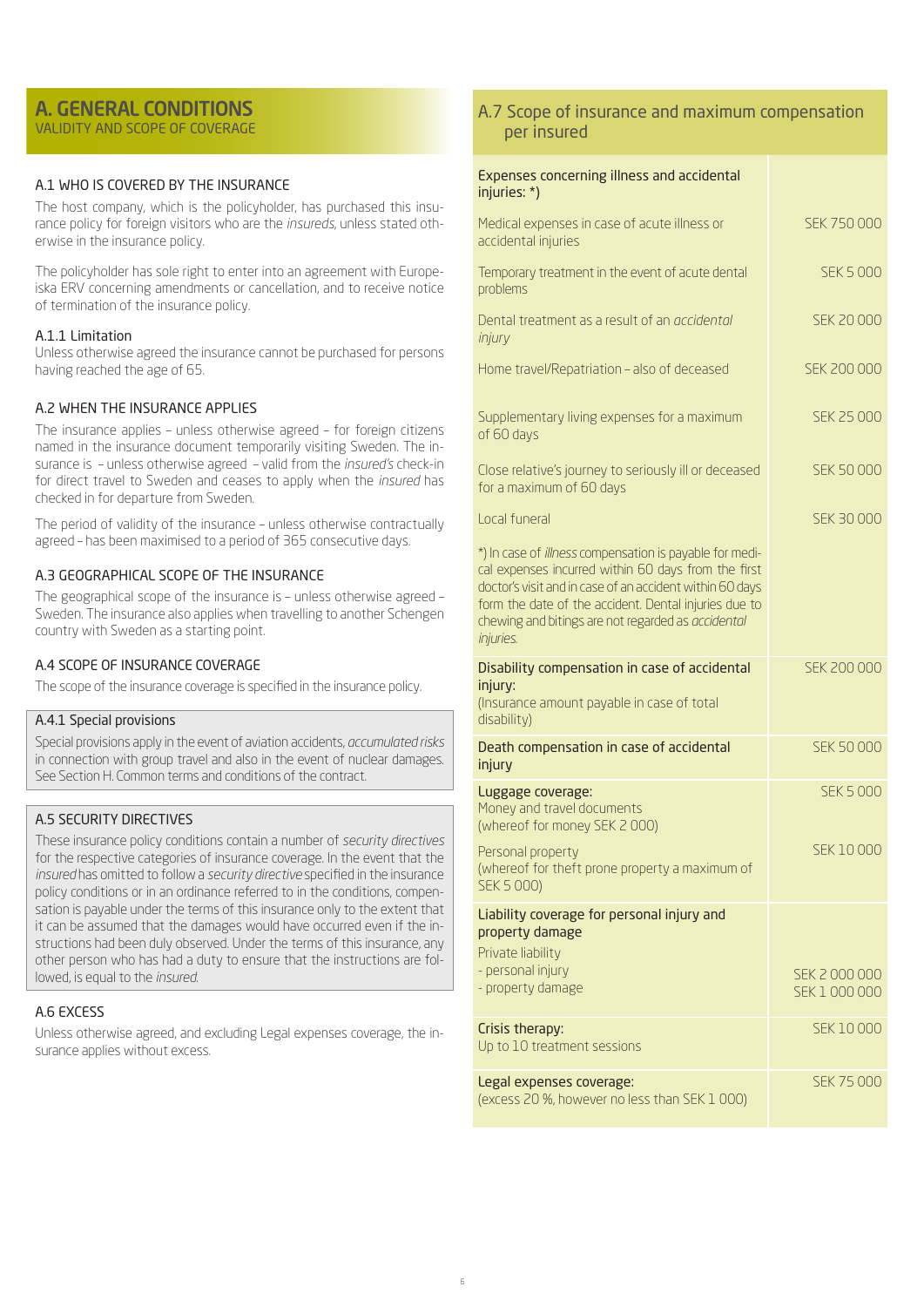## B. ILLNESS AND ACCIDENTAL INJURIES

#### B.1 COVERAGE

Compensation is payable for necessary and *reasonable expenses* in the event that the *insured*, during stay or travel in Sweden, becomes ill, sustains *accidental injury* or suffers acute dental problems.

- In the event of *illness*, compensation is payable during a period of 60 days from the date of the first visit to a physician.
- In the event of *accidental injury,* compensation is payable during a period of 60 days from the date of the accident. Dental damages due to chewing and biting are not regarded as *accidental injury*.
- Compensation is not payable for expenses incurred in connection with a medical condition where symptoms were apparent already before commencement of the journey. However, compensation is payable in the event of a significant and unexpected acute deterioration of the *insured's* medical condition. It is considered that the acute phase has passed when the *insured's* medical condition has stabilised, even if continued treatment is required.

#### B.2 COMPENSATION IS PAYABLE FOR

- necessary medical care and treatment in the event of *illness* or a *accidental injury*
- temporary treatment, in the event of acute dental problems
- dental treatment due to *accidental injury*
- prescribed drugs and medicines
- doctor's certificates when required by Europeiska ERV
- local ambulance transport
- supplementary expenses for repatriation, alternatively, for local fune ral. If a qualified medical practitioner at the destination or at *Europeiska ERV's Assistance Company* decides that the *insured* must be transported to the *country of domicile* for continued treatment, compensation is paid for supplementary expenses for repatriation. In the event of death, the insurance covers repatriation of the deceased or alternatively local funeral in Sweden/other Schengen country. The repatriation/ funeral must be approved in advance by Europeiska ERV/*Europeiska ERV's Assistance Company*
- supplementary living expenses and supplementary expenses for home journey in the event of extended the stay due to *illness/accidental injury*, for a maximum of 60 days
- treatment and medical aids/devices prescribed by the attending phy sician to facilitate the healing process following an accident/*illness*
- other supplementary expenses incurred in connection with repatriation • supplementary travel and living expenses for one *close relative* in the event of the *insured's* death or life-threatening illness/ accidental injury, for a maximum of 60 days.

#### B.3 MAXIMUM COMPENSATION

The maximum amount is specified in the table under A.7.

#### B.4 SECURITY DIRECTIVES

- In the event that expenses excluding expenses for emergency treatment – are estimated to exceed SEK 10 000 such expenses must be approved in advance by Europeiska ERV/*Europeiska ERV's Assistance Company*
- However, expenses for travel by a relative in the event of the *insured's* death or life-threatening *illness/accidental injury,* must always be approved in advance.
- Following an appraisal by Europeiska ERV/*Europeiska ERV's Assistance Companies* physician, Europeiska ERV has the right to request that the *insured* shall return to the *country of domicile* for continued medical treat ment.
- All medical care shall be prescribed by the attending physician/dentist in the place where *illness/accidental injury* occurs, and all expenses must be substantiated by presentation of original receipts, original medical certificates, or similar certification in the original.

• The attending physician/dentist who also issues any medical certificate, must be duly qualified and impartial.

If the *insured* neglects his/her duty to adhere to prescribed instructions, this may entail a partial or total reduction in the amount of compensation. Special provisions apply in respect of War zones and High risk zones, and also in the event of aviation accident and nuclear damages.

#### B.5 EXCLUSIONS

Compensation is not payable for expense(s):

- outside Sweden/Schengen. However compensation is paid for supple mentary expenses in case of repatriation according to B.2 above.
- that are incurred when a vessel or aircraft is required to alter its travel route due to the *insured's* injuries or *illness*;
- for *accidental injury* or illness which, in a conclusive manner, has been caused by the use of alcohol, other intoxicants, barbiturates or narcotic substances;
- that are connected with pregnancy and which occur after the 28th week of pregnancy;
- incurred for preventive health care, vaccinations, pregnancy check-ups, normal dental treatment or orthodontics;
- for repatriation or other transport, solely due to the *insured's* fear/con cern about the risk of infection;
- that can be compensated from other sources in accordance with the law, other ordinance, conventions or claim for damages;
- that have been indemnified through other insurance;
- damages suffered by the *insured* while participating in sports, athle tics, adventure excursions, expeditions or other risky activity which cannot be viewed purely as gymnastics/exercise or leisure time activity of normal scope and intensity;
- in the event that the attending physician has warned the *insured* not to embark on the trip;
- that are related to loss of income.

## C. DISABILITY AND DEATH COMPENSATION

#### C.1 COVERAGE

Compensation is payable in the event of *accidental injury* which results in permanent *medical disability*, and in the event of death due to *accidental injury.*

#### C.2 COMPENSATION IS PAYABLE FOR MEDICAL DISABILITY

Assessment of the degree of medical disability is based on injuries and symptoms that are caused by the accident that can objectively be ascertained.

Such assessment is made regardless of the extent to which the injured person's working capacity is reduced as a consequence of the *accidental injury.* If a lost limb can be replaced by an artificial limb, the degree of medical disability will be assessed in consideration of the function of the artificial limb.

*Medical disability* is determined in accordance with common statistical tables established within the Swedish insurance industry, entitled "Gradering av medicinsk invaliditet – 2004" [Rating of medical disability – 2004].

If several parts of the body have been *injured* in one and the same accident, the maximum amount of compensation will not exceed a maximum calculated on the basis of 99% disability, which is equivalent to total disablement.

#### C.2.1 Disability compensation

Compensation is payable in such proportion of the insurance amount that corresponds to the degree of disability at the age reached by the *insured* when the accident occurred.

Entitlement to disability compensation arises if the *accidental injury,*  within three years after the accident, is the cause of *disability*, and at least 12 months have passed since the occurrence of the accident. Disability compensation will be paid as soon as the definitive degree of disability has been established.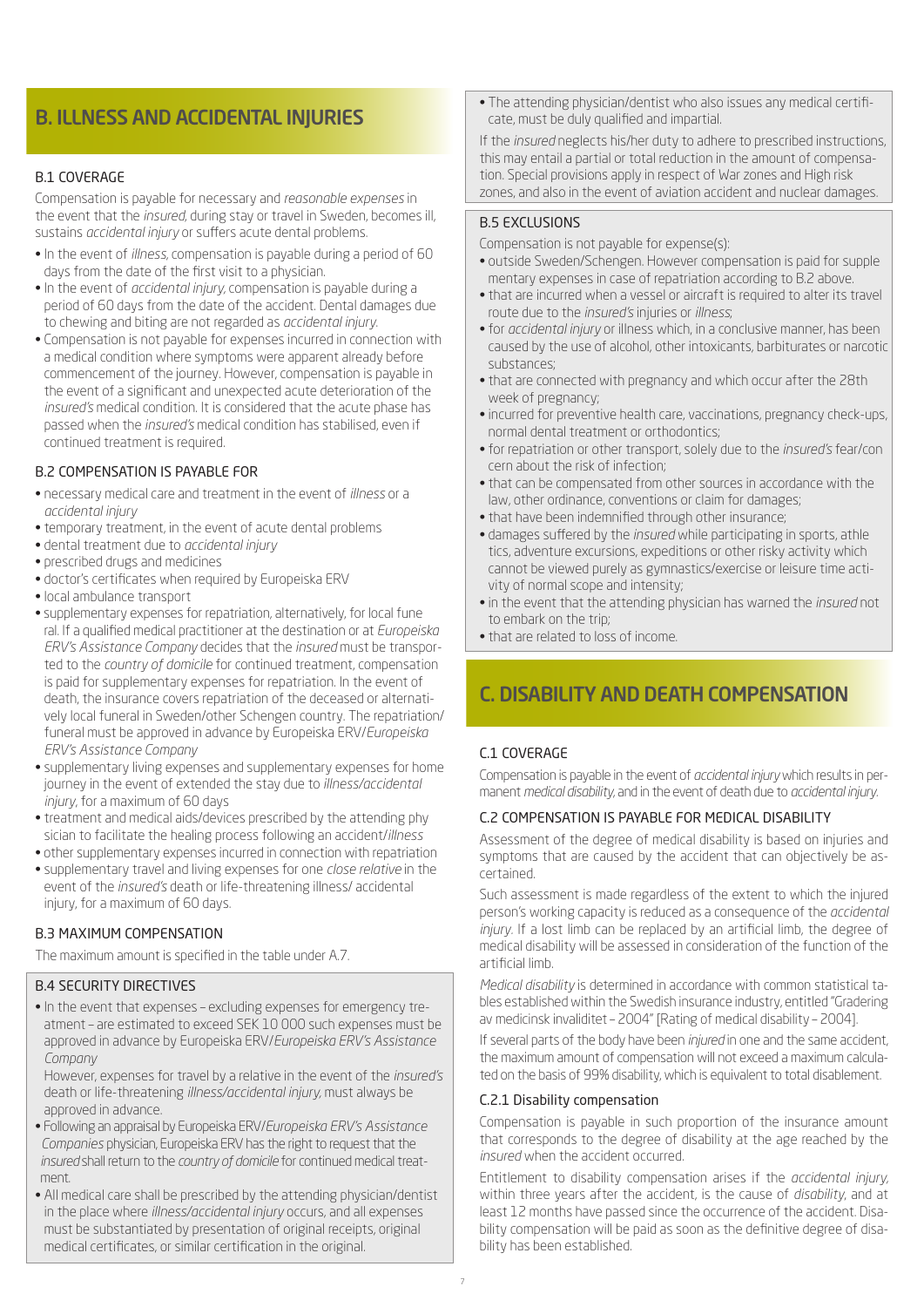The definitive degree of disability shall, if possible, be determined within three years after the date of the accident, however, this may be postponed for as long as may be necessary in consideration of medical opinion or rehabilitation options.

Note: If medical treatment has been concluded, and the definitive degree of disability can be determined already before fully 12 months have elapsed since the date of the *accidental injury*, entitlement to compensation will come into force, and compensation will be paid when the definitive degree of disability is established. In the event of death as a consequence of an injury, the final settlement shall be made through a lump sum payment that corresponds to the degree of medical disability that prevailed prior to death.

If the *insured* dies before entitlement to disability compensation comes into force, no disability compensation will be paid.

#### C.3 COMPENSATION PAYABLE AT DEATH

#### C.3.1 Death compensation

Entitlement to death compensation exists if the accidental injury is the cause of the *insured's* death within three years after the date of the accident.

Compensation will be paid with the amount of cover for death. If a lump sum payment for *disability* has already been paid by Europeiska ERV for the same *accidental injury*, alternatively, if entitlement to such compensation exists but has not yet been paid, the death compensation will be reduced by the amount of the disability compensation.

#### C.3.2 Beneficiaries

Unless Europeiska ERV has been notified otherwise in writing, the beneficiaries are:

spouse/*partner*/registered partner and children, or, if there are no such relatives, the legal heirs.

#### C.4 MAXIMUM COMPENSATION

The maximum compensation is specified in the table under A.7.

#### C.5 SECURITY DIRECTIVES

Compensation is not payable for:

- • *accidental injury* sustained by the *insured* while participating in sports, athletics, adventure excursions, expeditions or other risky activity which cannot be viewed purely as gymnastics/exercise or leisure time activity of normal scope and intensity;
- injury where the incident that caused the injury, in a conclusive man ner, was due to the *insured* being under the influence of alcohol, other intoxicants, barbiturates or having abused drugs;

If the *insured* neglects his/her duty to adhere to these instructions, this may entail a partial or total reduction in the amount of compensation.

#### C.6 EXCLUSIONS

*Accidental injury* does not include:

- injury due to infection from bacteria, virus or other infectious substance;
- injury caused as a result of the use of a medical preparation, surgery, medical treatment or examination not resulting from the *accidental injury*  covered under this policy;
- suicide or attempted suicide;

• such condition which – even though it has been ascertained after an *accidental injury* – cannot, in accordance with medical expertise, be viewed as being due to the *accidental injury* but rather due to illness, deformity or pathological changes.

If it can be assumed that the bodily defect has aggravated the consequences of the *accidental injury,* compensation will be payable only for such physical consequences that have occurred irrespective of the bodily defect and that are due only to the *accidental injury.*

## D. CRISIS THERAPY

#### D.1 COVERAGE

Compensation is payable in the event that the *insured* during the stay in Sweden/Schengen suffers an acute mental crisis after witnessing, or being subjected to, a sudden and unexpected event, in the form of:

- robbery, threat or personal assault
- serious accidental injury

• other traumatic incident, such as, fire, burglary, explosion, traffic accident, natural disaster, hijacking or terror attack.

#### D.2 COMPENSATION IS PAYABLE FOR

• Up to 10 consultations for crisis therapy,any one event, per *insured* in dividual;

#### D.3 MAXIMUM COMPENSATION

The maximum compensation is specified in the table under A.7.

#### D.4 SECURITY DIRECTIVES

When there is a need for crisis therapy, Europeiska ERV should be contacted and expenses must be approved in advance by Europeiska ERV.

• Treatment must be performed by a qualified, registered psychologist, and must be performed within a 12-months period after the date of the occurrence of the insurance incident.

- Robbery, threat or assault must be reported to the police and a copy of the police report, in the original, must be submitted to Europeiska ERV.
- Expenses must be substantiated through original receipts.

If the *insured* neglects his/her duty to adhere to these instructions, this may entail a partial or total reduction in the amount of compensation.

## E. LUGGAGE COVERAGE

#### E.1 COVERAGE

Compensation is payable for the *insured's* property, as well as leased or borrowed property that is taken on the trip and intended for use on the trip. The insurance applies also in respect of gifts that have been purchased during the trip. Damages/loss must be due to sudden and unforeseen event.

#### E.2 COMPENSATION IS PAYABLE FOR PROPERTY AND SUPPLEMEN-TARY EXPENSES, AS FOLLOWS

- *Money;*
- *travel documents;*
- *theft-prone property;*
- *other personal property;*
- substantiated necessary and reasonable supplementary expenses which occur as a direct result of indemnifiable damages, e.g. expenses connected with efforts to block chargecard/creditcard/bankcard, travel expenses incurred in connection with submitting a police report, and similar.

#### E.2.1 Valuation and rules governing compensation for property

Compensation is payable for direct financial loss, corresponding to the replacement price which applied immediately prior to the insurance incident. This means, amongst other things, that when property is damaged or lost, the amount of compensation will be affected by the age, wear and tear, modernity and usefulness of the item.

The following are, for example, not considered to be direct financial loss:

- sentimental value;
- loss of earnings;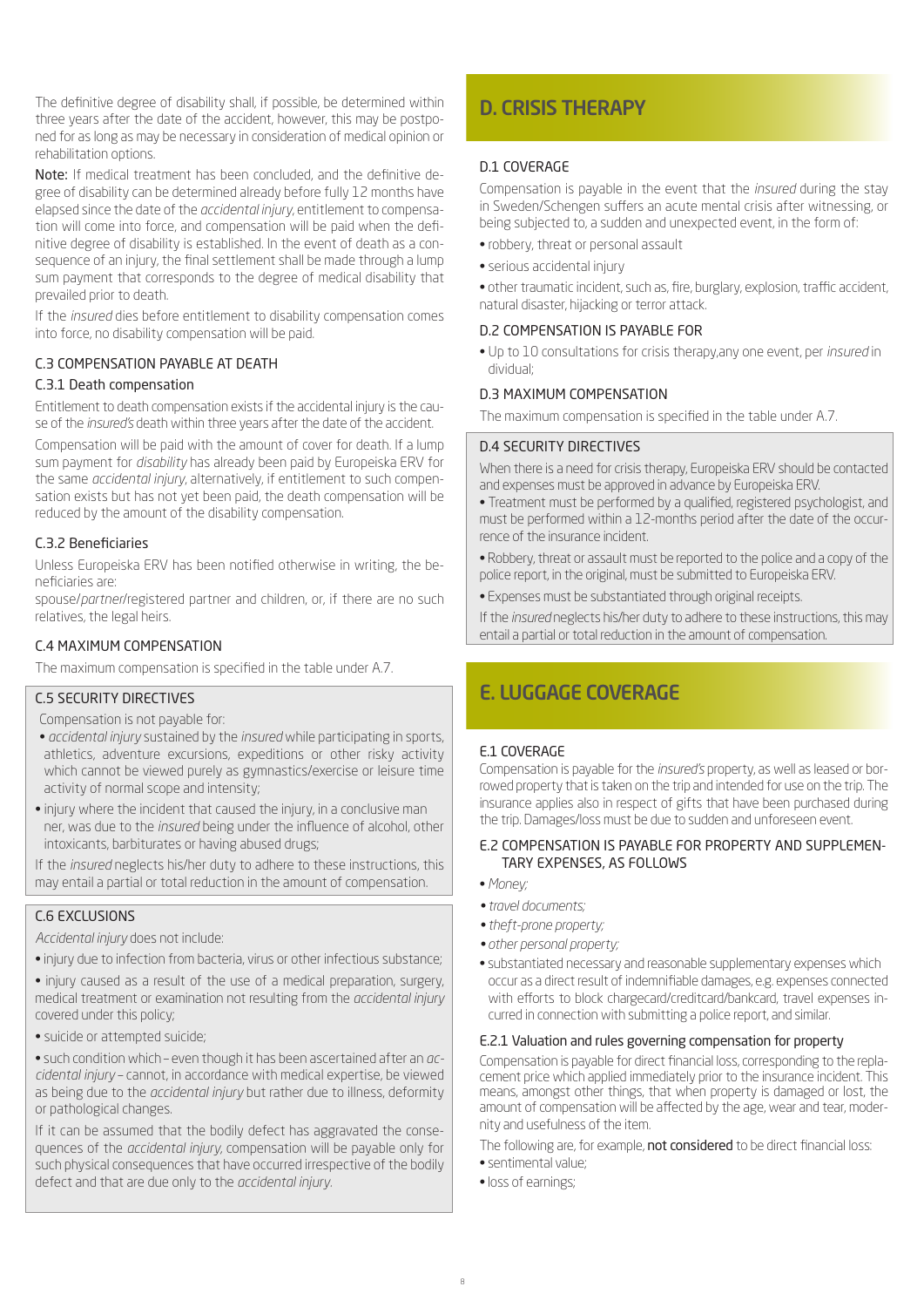- value of own work for the production of photographs, films, recordings, computer programmes, models and similar items, or the value of own work and efforts after damages;
- losses that may arise from the use of chargecard/creditcard, telephone/ SIM-card or similar, cheques, bills of exchange and use of accounts, irrespective of whether this can be deemed to have taken place lawfully or unlawfully.

#### E.2.2 Valuation rules

#### See below

#### VALUATION RULES

| Type of property                                                                                                                                                                                                                     | Compensation                                                                                                                                                                                                                                                                                                                                                                                                                                                                                                                                                                                                                                                                                                                                  |
|--------------------------------------------------------------------------------------------------------------------------------------------------------------------------------------------------------------------------------------|-----------------------------------------------------------------------------------------------------------------------------------------------------------------------------------------------------------------------------------------------------------------------------------------------------------------------------------------------------------------------------------------------------------------------------------------------------------------------------------------------------------------------------------------------------------------------------------------------------------------------------------------------------------------------------------------------------------------------------------------------|
| Books, antiques, works of art, genuine<br>(handmade/Oriental) carpets, col-<br>lections and items of value that have<br>collector's value.<br>Theft-prone property (e.g. computers,<br>computer equipment and mobile<br>telephones). | Claims are valued at what it would cost<br>in the open market to buy an item of<br>the same type and in the same condi-<br>tion as the lost/damaged item when<br>loss/damages occurred = Market value.                                                                                                                                                                                                                                                                                                                                                                                                                                                                                                                                        |
| Photographs, films, recordings on disc<br>and tape and hobby work.                                                                                                                                                                   | Valued at the cost to repurchase the<br>raw materials.                                                                                                                                                                                                                                                                                                                                                                                                                                                                                                                                                                                                                                                                                        |
| Other property (e.g. clothes, bags, etc).                                                                                                                                                                                            | Provided that the property is not older<br>than 2 years, it is classified as new<br>property, and compensation is payable<br>in the amount needed to purchase, in<br>the open market, a new, similar item of<br>equal value = Current value.<br>If a replacement purchase is not made<br>within 6 months, compensation is paya-<br>ble in an amount equivalent to 70% of<br>the amount needed to purchase a new<br>similar item of equal value = New value.<br>If the property is older than 2 years,<br>depreciation of 20% per year will apply,<br>calculated from the year of acquisition.<br>Deduction for depreciation is never<br>more than 80% provided the property<br>was in functioning order at the time<br>when damages occurred. |
| Spectacles.                                                                                                                                                                                                                          | No deduction is made for spectacles for<br>the first 2 years. Depreciation is 20% as<br>from year 3. Deduction for depreciation<br>is never more than 80% of the cost of<br>procurement of spectacles.                                                                                                                                                                                                                                                                                                                                                                                                                                                                                                                                        |
| Consumer items such as toiletries, per-<br>fumes, after shave, and similar items.                                                                                                                                                    | 50% of the cost to buy new property<br>of equal value.                                                                                                                                                                                                                                                                                                                                                                                                                                                                                                                                                                                                                                                                                        |

#### E.2.3 Rules governing payment of compensation

Depending on the particular circumstances of each case, compensation may take the form of a cash payment according to the valuation rules on page 9, or with property that is new, second-hand or repaired. Europeiska ERV will have the right to determine the form of compensation and also where any purchase or repair shall take place.

Property that has been indemnified becomes the property of Europeiska ERV. If the replaced item is found, the *insured* shall surrender the item and pass it to Europeiska ERV, or shall undertake to refund the amount of compensation that was received.

#### E.3 MAXIMUM COMPENSATION

The maximum compensation is specified in the table under A.7.

#### E.4 SECURITY DIRECTIVES

- In the event of theft, burglary, loss and robbery, the *insured* must submit a report to the police in the place where damages occurred. The police report, in the original, must be attached to the notification of claims sent to Europeiska ERV.
- In the case of damages that occur in a hotel, or during transportation, the damages must also be reported to the hotel management and to the transport company who must issue a written statement substantiating the circumstances. These written statements, in the original, must be attached to the notification of claims sent to Europeiska ERV.
- Damages must be reported to Europeiska ERV without delay, however, at the latest within six months after loss has come to the attention of the *insured*.

In order to qualify for full compensation, the *insured* must handle his/her property with care so that theft and damages can be prevented as far as possible. It is important to consider that property that is theft-prone, delicate or specially valuable, requires special supervision.

Forgetfulness is an indication that requirements concerning standards of care have not been observed, and this may result in reduced compensation.

Requirements concerning standards of care also mean, that:

- means of transportation and temporary residence may not be left un locked, or with open windows. Temporary residence includes, e.g. apartment, hotel room, passenger cabin, or similar;
- • *money, travel documents* and *theft-prone property* must be locked into a suitcase, cupboard, drawer, or similar, when the *insured* leaves the temporary residence, i.e. locked in twice;
- *theft-prone property* may not be left in a motor vehicle or kept in bagga ge that is checked in or is transported by other person/means beyond the *insured's* immediate control and supervision;
- bottles or other containers with liquids contents may not be placed in bag gage that is checked in for transportation.

Failure to meet the requirements to exercise standards of care will result in reduced compensation. The amount of the reduction depends on the circumstances, amongst other things, the nature of negligence and its significance to the claim and the value of the property. Gross negligence will entail a substantial reduction of compensation, and in exceptional cases compensation may be set at 0 (reduction to zero).

#### E.5 COMMON EXCLUSIONS

The insurance does not apply in respect of:

- goods intended for sale or processing, sample collections, samples of merchandise, demonstration items, gift advertising articles, or similar;
- stamps, coins and bank notes with collector's value, manuscripts, dra wings or *valuable documents*;
- animals;
- motor vehicle, caravan or other type of trailer;
- steamboat, motorboat, water scooter or sailboat;
- hovercraft, hydrocopter, aircraft, hot air balloon, paraglider, windglider, hangglider or similar conveyance.

Additionally, the insurance does not apply for parts or equipment or fitments for the above-mentioned vehicles and conveyances.

Compensation is not payable for:

- superficial damages, such as, scratches or similar damages that do not have substantial effect on usage;
- *money* and *travel documents*, which were
- forgotten, lost or mislaid,
- left in a motor vehicle,
- handed over for transportation, checked in, or committed to the care of an other person beyond the *insured's* immediate control and supervision;
- *theft-prone property* that has been left in a motor vehicle during overnight parking. (Over-night parking includes the hours between 20.00 – 08.00)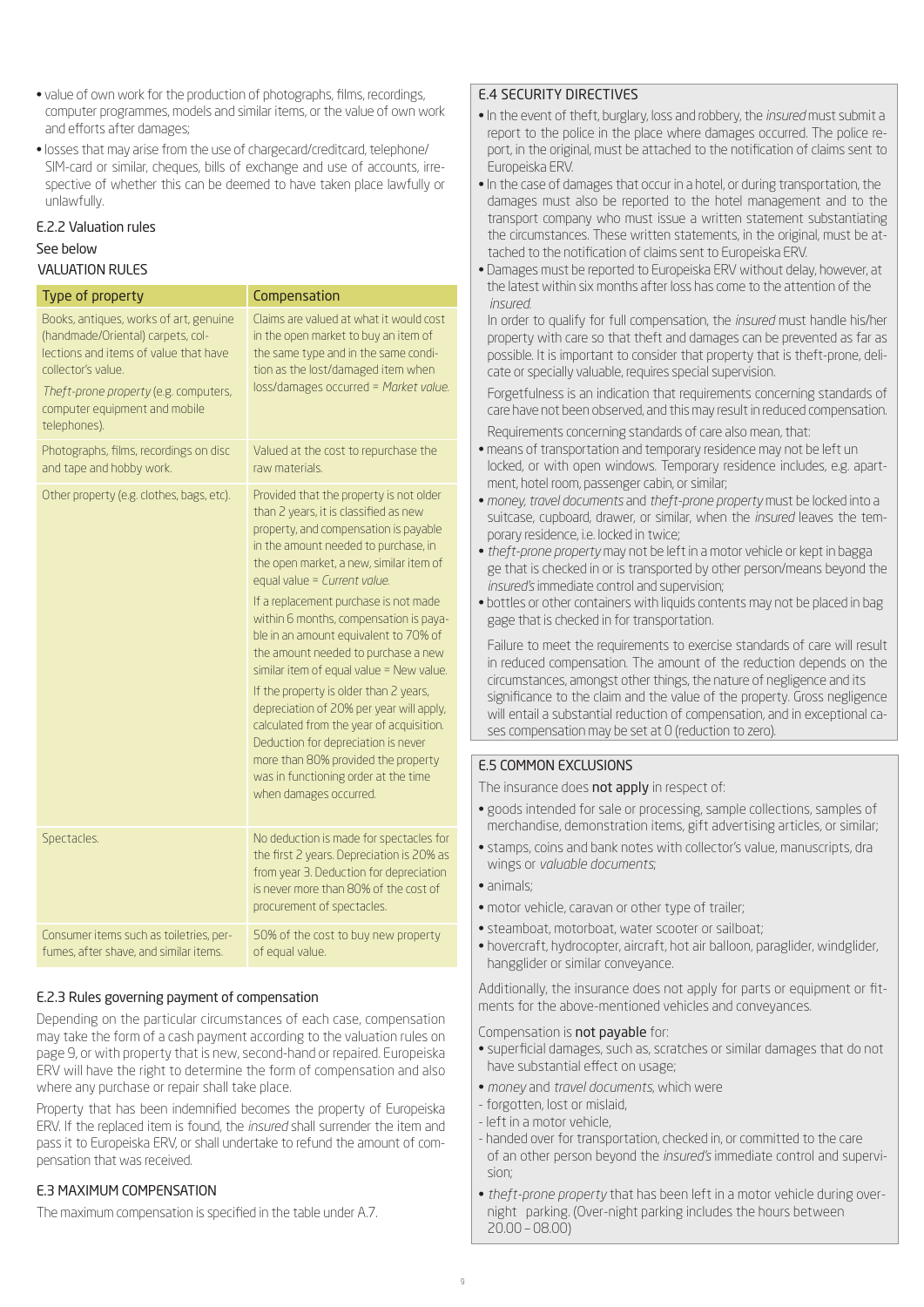- costs than can be compensated from other sources by law, other statutes, conventions, insurance or claims to indemnity.
- As regards the policyholder's/employer's property, this insurance applies only to the extent that compensation is not payable through other insurance or other contract.

## F. PERSONAL LIABILITY COVERAGE

#### F.1 COVERAGE

Compensation is payable when someone demands that the *insured*, as a private individual, should pay compensation to third parties for personal injuries or property damages that have been caused by the *insured* during stay in Sweden or other Schengen country.

Compensation is payable for personal injury and material damages as well as for pure economic loss which are the direct consequence of indemnifiable claims for personal injury and property damages.

#### F.2 ERVS UNDERTAKINGS

If the *insured* is required to pay compensation for damages which are covered under this insurance, Europeiska ERV undertakes, on behalf of the *insured*, to:

- investigate whether liability to pay damages exists
- negotiate with the party claiming damages;
- plead the cause of the *insured* in court or arbitration proceedings, and to pay the litigation or arbitration costs which the *insured* incurs or is ordered to pay, and which cannot be obtained from the opposite party or from any other source;
- pay the damages for which the *insured* is liable according to applicable law of damages.

#### F.3 MAXIMUM COMPENSATION

The maximum compensation, any one event, is specified in the table under A.7.

The amount of compensation constitutes the upper limits of compensation, for each claim event, even if several *insureds* are liable to pay damages.

If several losses have occured on the same occasion, through a single cause, these are considered to constitute a single event.

If the *insured* is liable to pay damages for injury to a person who is domiciled in Sweden, the amount of compensation will be limited to reasonable compensation for personal injury in accordance with Swedish law.

#### F.4 SECURITY DIRECTIVES

#### F.4.1 Notification of claim

A claim for which Europeiska ERV may be liable to pay compensation, must be reported to Europeiska ERV without delay.

If someone demands that the *insured* should pay compensation for damages, details concerning such claim must be forwarded to Europeiska ERV immediately.

#### F.4.2 Obligation to provide information

The *insured* has an obligation to submit to Europeiska ERV, without delay, pertinent documents and other information that may be significant for the assessment of the claim. If the *insured*, with fraudulent intent, provides, withholds or conceals any information that is of significance for the assessment of the claim, the insurance will cease to be in force.

#### F.4.3 Obligation to take salvage measures

The *insured* has a duty, to the best of his/her ability, to avert imminent damages, or to endeavour to limit damages that have already occurred. This means, amongst other things, that:

• the *insured* has an obligation to limit the effects of the incident that may entail liability to pay damages;

• the *insured* has a duty to cooperate to ensure that any right of recourse against a third party is preserved.

If the *insured* neglects his/her duty to adhere to these directives, this may entail a partial or total reduction in the amount of compensation.

#### F.4.4 Summons and legal counsel

If the *insured* is summoned to appear before a court, or is advised that such summons is forthcoming, this must be reported to Europeiska ERV immediately, whereupon Europeiska ERV will appoint a legal counsel.

If the *insured* fails to observe these obligations, a court order regarding liability to pay damages cannot be referred to Europeiska ERV nor will litigation or arbitration court costs be compensated.

#### F.4.5 Settlement out of court

If the *insured*, without Europeiska ERVs prior consent, admits liability to pay damages, endorses claims for compensation, or pays compensation, this is not binding on Europeiska ERV, unless the demand had an obvious legal basis.

The *insured* is obliged – if Europeiska ERV so wishes – to cooperate in negotiations to reach settlement out of court with the injured party. If Europeiska ERV has declared a preparedness to accept settlement out of court with the party demanding damages, Europeiska ERV shall be discharged from any obligation to meet any subsequent costs or damages or to carry out a further investigation.

#### F.4.6 Penalty interest

Europeiska ERV will not pay any interest which has accrued because of delay by the *insured* to meet his/her obligations as stated in these *security directives*.

#### F.5 EXCLUSIONS

Liability coverage does not apply for:

- pure economic loss, i.e. economic losses that have occurred, and that have no connection with personal injury or property damages;
- damages for which the *insured* has assumed liability, over and above the provisions of the law of damages;
- damages/injuries that the *insured* inflicted on a *close relative*;
- damages to property that the *insured* has rented, leased, borrowed, processed, repaired or has dealt with other than purely temporarily;

Note: Compensation will be paid for damages caused by the *insured* to hotel room or other rented accommodation, including fixtures and fittings therein, provided that such damages cannot be compensated under other insurance. Compensation is never paid for damages that are due to wear and tear or gross negligence or deliberate, malicious action;

- damages for which the *insured* may be held liable as the owner of property, or apartment, or the owner of leasehold rights;
- damages for which the *insured* may be held liable as owner, user, or driver of: a) motor vehicle, when damages occurred as a result of use of the vehicle in traffic
- Note: This exclusion does not apply in respect of electrically-operated wheelchair
- b) steam boat, motor boat, or sailing boat, water scooter, hovercraft or hy drocopter
- Note: If the boat is equipped with an outboard motor of a maximum of 10.0 h.p. (7.36 kW), or a sail with a maximum surface of 10 sq. m. the insurance will, however, apply in respect of personal injury;
- c) *aircraft*, hot air balloon, paragliders, windgliders, hanggliders, or similar conveyances;
- damages that have occurred in connection with the *insured* having willfully committed an act which is a criminal offence;
- damages caused by the *insured* in connection with the exercise of profession, official duties or other gainful occupation;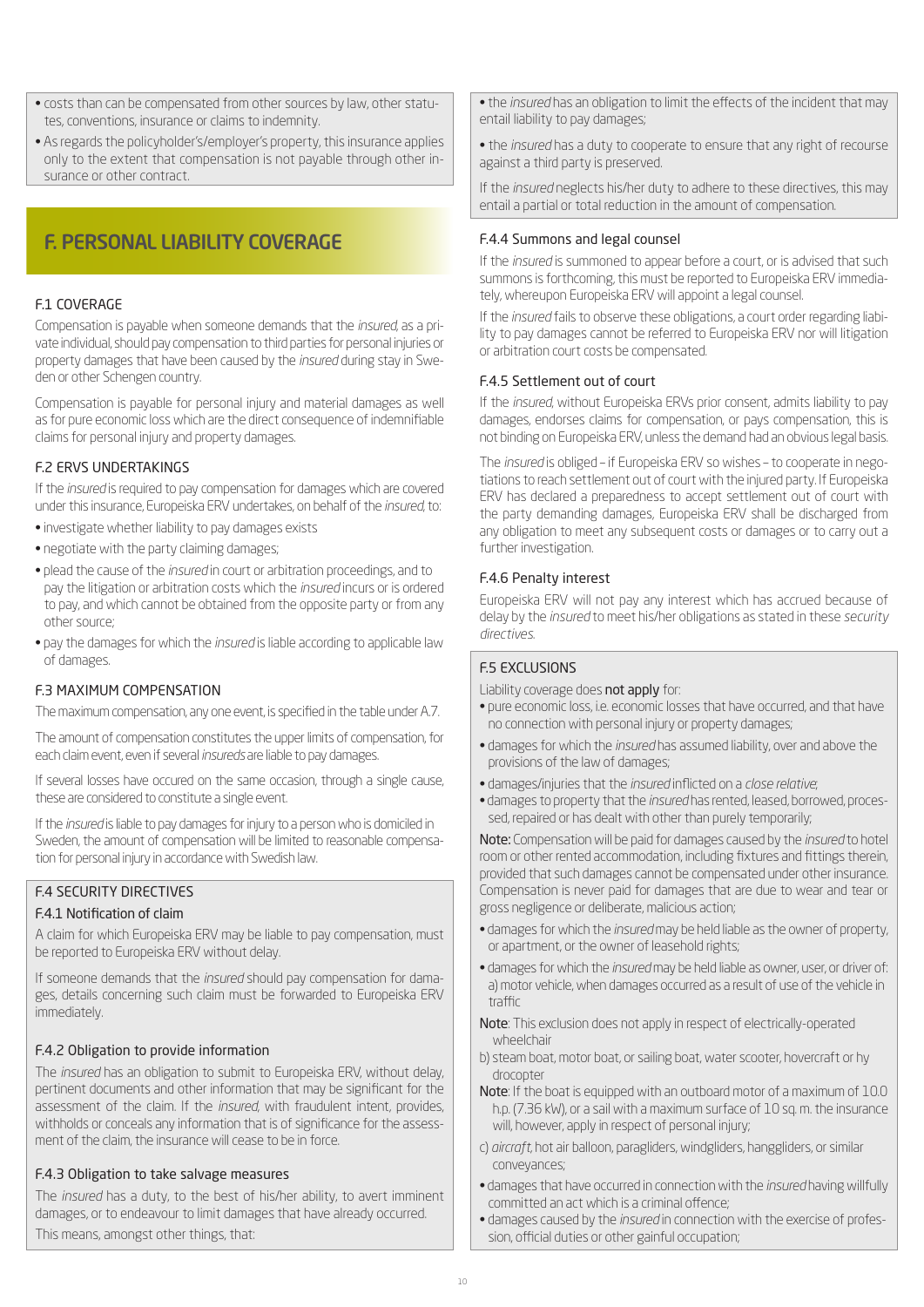- such nuclear damages for which the *insured* may be held liable under the provisions of the Swedish Nuclear Liability Act, or equivalent foreign law;
- damages, the course or extent of which, directly or indirectly, have been caused by, or are connected with, war, war-like event, civil war, revolution, civil commotion or riots;
- expenses that have been incurred because a ship or aircraft was required to alter its travel route due to the *insured's* injuries;
- injuries that the *insured* has inflicted on another person who is covered under this insurance.

## G. LEGAL EXPENSES COVERAGE

#### G.1 COVERAGE

Compensation is payable for necessary and reasonable legal representative and litigation costs for court proceedings resulting from a dispute and which cannot be paid on behalf of the *insured* from public funds or by the opposite party. Legal expenses coverage applies in respect of disputes that may arise during the stay in Sweden or other Schengen country.

The insurance applies for the *insured* as a private individual.

#### G.2 COMPENSATION IS PAYABLE

#### G.2.1 In the case of disputes without trial

- compensation is payable for costs for the *insured's* own legal representative in the event of a dispute that can be tried in a district court or equivalent court of law/tribunal or which, after trial in such a court of law, may be tried by the Court of Appeal or the Supreme Court, or equivalent court of law abroad;
- the insurance applies also in the case of disputes with arbitration proceedings.

#### G.2.2 In the case of disputes with trial

- compensation is payable for litigation costs relating to disputes both the *insured's* own costs as well as those costs he/she may be obliged to pay after trial in such court of law as listed above;
- compensation is also payable for litigation costs arising out of a sett lement during a trial, which the *insured* has undertaken to pay to the opposite party, provided that it is evident that the court would have ordered the *insured* to pay litigation costs in a higher amount if the dispute had been brought to trial.

#### G.2.3 Compensation is payable for the following costs

Compensation is payable for the costs listed below when the *insured* cannot obtain payment from the opposite party or from public funds. This means, amongst other things, that Europeiska ERV will not pay compensation if the *insured*, in court or out of court, abstains from the possibility to obtain compensation from the opposite party.

Compensation is payable for:

- the legal representative's fee and expenses. Fees will be paid for reasonable time expenditure on the case;
- costs for pre-trial investigation, provided that the investigation is ordered by the *insured's* legal representative;
- litigation costs that the *insured* has been ordered to pay to the op posite party or the State after the court or arbitrator has considered the dispute;
- litigation costs which, in the event of settlement during the trial, the *insured* has undertaken to pay to the opposite party, provided that it is evident that the court would have ordered the *insured* to pay costs in a higher amount if the dispute had been brought to trial;
- costs for the presentation of evidence in court and arbitration proceedings;
- administration fees in court.

Note: To the extent that Europeiska ERV has paid compensation, Europeiska ERV will take over the *insured's* right to demand payment from the counterparty, the State, or other party. The *insured* has a duty to cooperate to ensure that any right of recourse against a third party is preserved.

#### G.3 MAXIMUM COMPENSATION

The maximum compensation payable, any one event/dispute, is specified in the table under A.7.

If more than one dispute arise, these shall be deemed to be a single dispute if the disputes are based essentially on the same event or circumstances.

It is considered that a single dispute exists if the *insured* together with one other *insured* person are on the same side in a dispute.

#### G.4 SECURITY DIRECTIVES

• If the *insured* does not seek the services of a legal representative in ac cordance with the provisions of Section G.6 below, the insurance will cease to be in force. However, in the event of a dispute which may be tried in accordance with the provisions of Chapter 1, Section 3d, first paragraph, of the Code of Judicial Procedures (small claims), no legal representative need be engaged.

#### G.5 EXCLUSIONS

Europeiska ERV will not compensate costs incurred in connection with a criminal case, nor costs for a dispute that can only be tried by an administrative court.

#### G.5.1 Exclusions pertaining to disputes

The insurance **does not** apply in respect of disputes relating to:

- matters connected with exercise of profession, official duties, or other gainful occupation;
- family law;
- financial activities of an unusual nature and scope for a private individual;
- personal financial guarantees;
- financial claim or demand transferred to the *insured*;
- the *insured*, in the capacity of owner, user or driver of a motor vehicle, caravan or other trailer, aircraft, steam boat, motor boat, sail boat or water scooter,

Note: Legal expenses coverage does, however, apply for the *insured* as driver or user of a motor vehicle, caravan or other trailer, aircraft, motor boat or sail boat which the *insured* has temporarily borrowed or leased outside the Nordic countries;

- damages or other claim on grounds of an act or deed carried out by the *insured*, that has given rise to suspicion of, or prosecution for, a criminal offence;
- if the *insured* does not show that he/she has a legitimate interest to have his/her case tried.

#### G.5.2 Exclusions pertaining to costs

Compensation is not payable under the terms of this insurance for:

- own work, loss of earnings, travel and living expenses, or other expenses incurred by the *insured*;
- implementation of judgement, decisions or contracts;
- additional expenses which may arise if the *insured* engages more than one legal representative, or changes legal representative;
- costs for arbitrators.

If the *insured* has been awarded compensation in the form of damages that shall also cover the solicitor's fee, Europeiska ERV will not pay compensation for such costs.

#### G.6 SELECTION OF LEGAL REPRESENTATIVE

In order to be eligible for compensation, the *insured* will be required to engage a legal representative who is suited to the task in consideration of the *insured's* place of residence, the place where the dispute will be tried, as well as the nature and scope of the dispute, and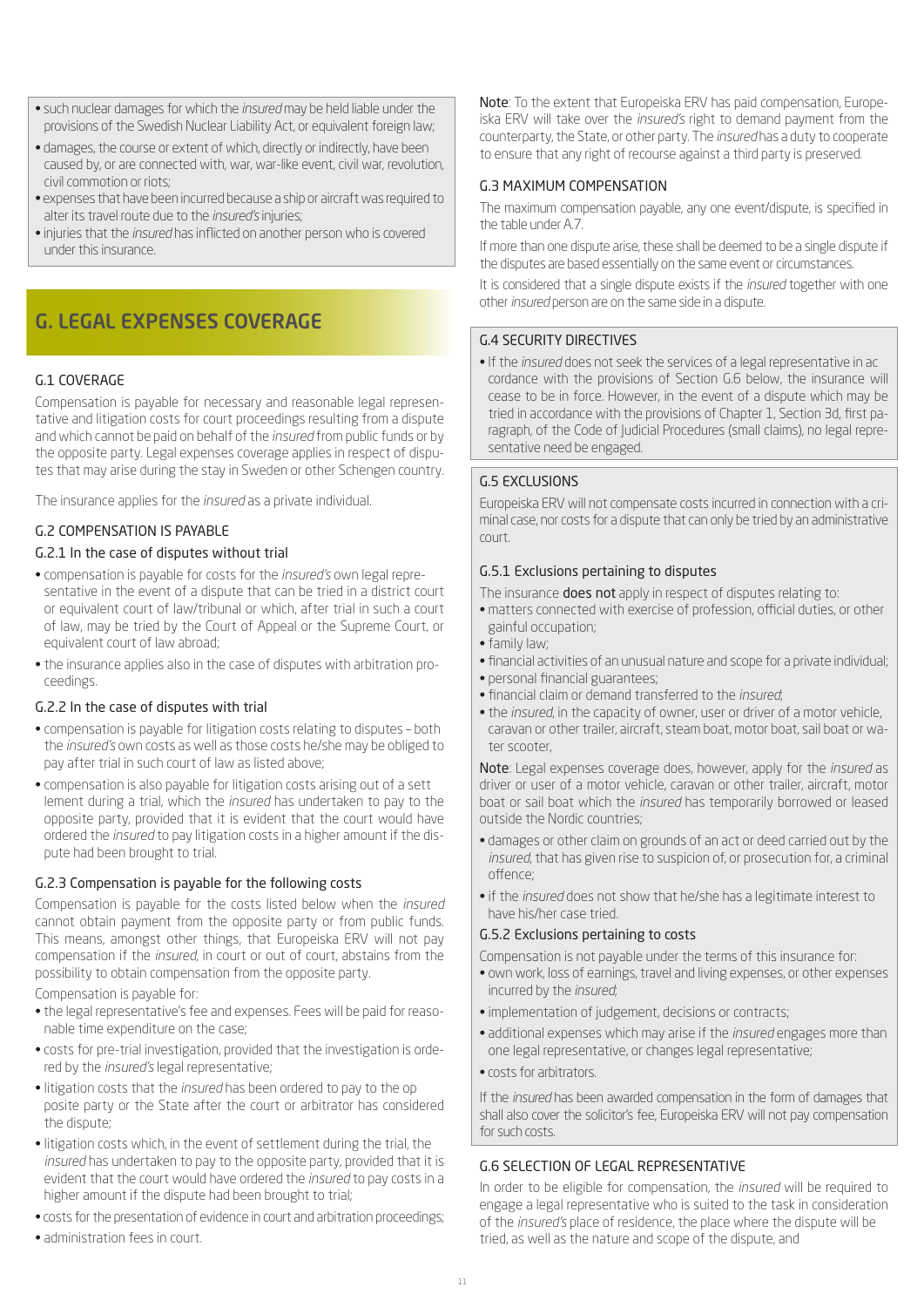- a) who is a member of the Swedish Bar Association, or other lawyer who is an employee at a public law firm, or
- b) who has been appointed counsel in accordance with the provisions of the Legal Aid and Advice Act, in the dispute, or
- c) who can show that he, at some time during the previous three years, was appointed counsel in accordance with the provisions of the Legal Aid and Advice Act, in a dispute similar in nature, and is still suited to the task of such counsel, or
- d) who in some other way has shown that he is especially suited to the assignment.

Examination of Item c) or Item d) concerning the legal representative's suitability to the task, is performed in Sweden by the Insurance Companies' Legal Expenses Committee (Försäkringsbolagens Rättskyddsnämnd).

The *insured*, and Europeiska ERV, reserve the right to demand arbitration from the Swedish Bar Association, or similar professional foreign association, concerning the reasonableness of the lawyer's fees and costs.

A prerequisite to allow the *insured* to seek the services of a legal representative in accordance with the provisions of Item c) and Item d) above, is that the legal representative undertakes, in the event of a dispute, to accept the Insurance Companies' Legal Expenses Committee's examination of his fees and other expenses relating to the case.

#### G.7 EXCESS

An excess equivalent to 20% of the expenses, however, at a minimum SEK 1 000, applies for legal expenses coverage.

## H. COMMON TERMS AND CONDITIONS OF THE CONTRACT

#### H.1 TERM AND RENEWAL OF THE INSURANCE CONTRACT

The period of insurance is deemed to commence at 00.00 hours, on the commencement date, and will be in force during the period stated in the insurance policy.

If the contract is taken out on the commencement date, the insurance is considered to commence first when the contract is entered into.

The scope and the scale of premium amounts, are stated in the insurance policy. The insurance is not automatically renewed.

#### H.2 CANCELLATION AND AMENDMENT OF INSURANCE CONDITIONS The policyholder's right to prematurely cancel the insurance.

Unless otherwise agreed, the policyholder has the right to cancel the insurance before expiry of the term of the insurance, if

1. Europeiska ERV has grossly neglected its obligations in accordance with the Swedish Insurance Contracts Act, or in accordance with the conditions stated in the insurance contract;

2. there is no longer any need for insurance, or there are otherwise conditions which have had a significant effect on insurance circumstances, or

3. Europeiska ERV has amended the policy conditions during the term of insurance.

#### Europeiska ERV's right to prematurely cancel the insurance.

Europeiska ERV has the right to terminate the insurance or to amend the policy conditions before expiry of the term of insurance, only if

1. the policyholder or the *insured* have grossly neglected their obligations toward the company, or

2. a condition which is specified in the policy contract and which is of some significance as regards risk, has been amended in a manner which the company cannot be assumed to have taken into consideration.

3. continuation of the agreement on the basis of any adjustments of laws or legal routines would render the continuation of the insurance agreement incompliant, unless it is possible to make adjustments making the agreement compliant which are accepted by the policy holder and Europeiska ERV.

The insurance must be terminated in writing 14 days' notice, calculated from when Europeiska ERV sent it. For termination according to paragraph 3, three (3) months' notice applies.

In the event of overdue payment of premium, Europeiska ERV reserves the right to terminate the insurance, unless the delay is of minor significance. Notification of cancellation will be sent to the policyholder, and will come into effect 3 days after the day when it was sent out. However, in the event of delay of payment of premium for a later premium period than the first, validity of the insurance will cease first 7 days after the date when the insurance company has sent out a reminder to the policyholder concerning the due date for payment of premium.

#### H.3 PAYMENT OF PREMIUM

#### H.3.1 The first premium

The premium must be paid in advance, unless otherwise agreed with Europeiska ERV and as stated in the insurance policy. Europeiska ERV's liability comes into effect at the beginning of the period of insurance, provided that the premium has been paid at the latest on the specified due date.

If the premium is paid later, this will entail delayed payment of premium and the insurance will not be valid, and Europeiska ERV's liability will not come into effect until the day after such payment of premium has been made.

#### H.3.2 Supplementary premium

If there is reason for a supplementary premium during the term of insurance, in its entirety, due to the need for increased insurance coverage, then what is stated above concerning payment of first premium shall apply also in respect of the supplementary premium.

#### H.3.3 Repayment of premium amount

If the insurance ceases to be in force or, in the event of adjustment of the premium amount in accordance with the provisions of Section R.3.5, third paragraph, Europeiska ERV will undertake to repay the unused amount of premium that exceeds SEK 200.

If damages have occurred, it shall be considered that the premium has been expended in an amount corresponding to the amount of compensation.

#### H.4 DISCLOSURE AND INCREASED RISK

An individual who wishes to take out Business Visitor insurance, must be prepared, at Europeiska ERV's request, to provide information that may influence the decision as to whether insurance can be granted. The same applies if the policyholder applies for additional coverage or renewal of insurance policy. The policyholder must provide correct and complete answers to Europeiska ERV's questions. Even without being asked to do so, the policyholder is obliged to provide information concerning circumstances that are of obvious significance for risk assessment.

During the term of insurance, the policyholder must, on request, provide Europeiska ERV with information relating to those circumstances stated in the first paragraph.

A policyholder who realises that Europeiska ERV has previously received incorrect or incomplete information concerning circumstances that obviously are of significance for risk assessment, must rectify the information that has been submitted to Europeiska ERV without unreasonable delay.

If the policyholder, in fulfilling his duties to provide information, as stated above, has acted fraudulently or in contravention of faith and honour, the contract will be declared null and void in accordance with the provisions of the Swedish Contracts Act (1915:218) and other acts-in-the-law in the area of property rights, and Europeiska ERV will be discharged from all liability in regard to insurance incidents that may occur thereafter. If the policyholder has otherwise, intentionally or through carelessness, neglected his obligation to disclose information, and if Europeiska ERV can prove that Europeiska ERV should not have granted insurance coverage if the policyholder had duly fulfilled his obligation to disclose information, Europeiska ERV will be discharged from liability in regard to insurance incidents. If Europeiska ERV can show that Europeiska ERV could have granted insurance coverage against a higher premium, or otherwise on other terms and conditions than those which were agreed, Europeiska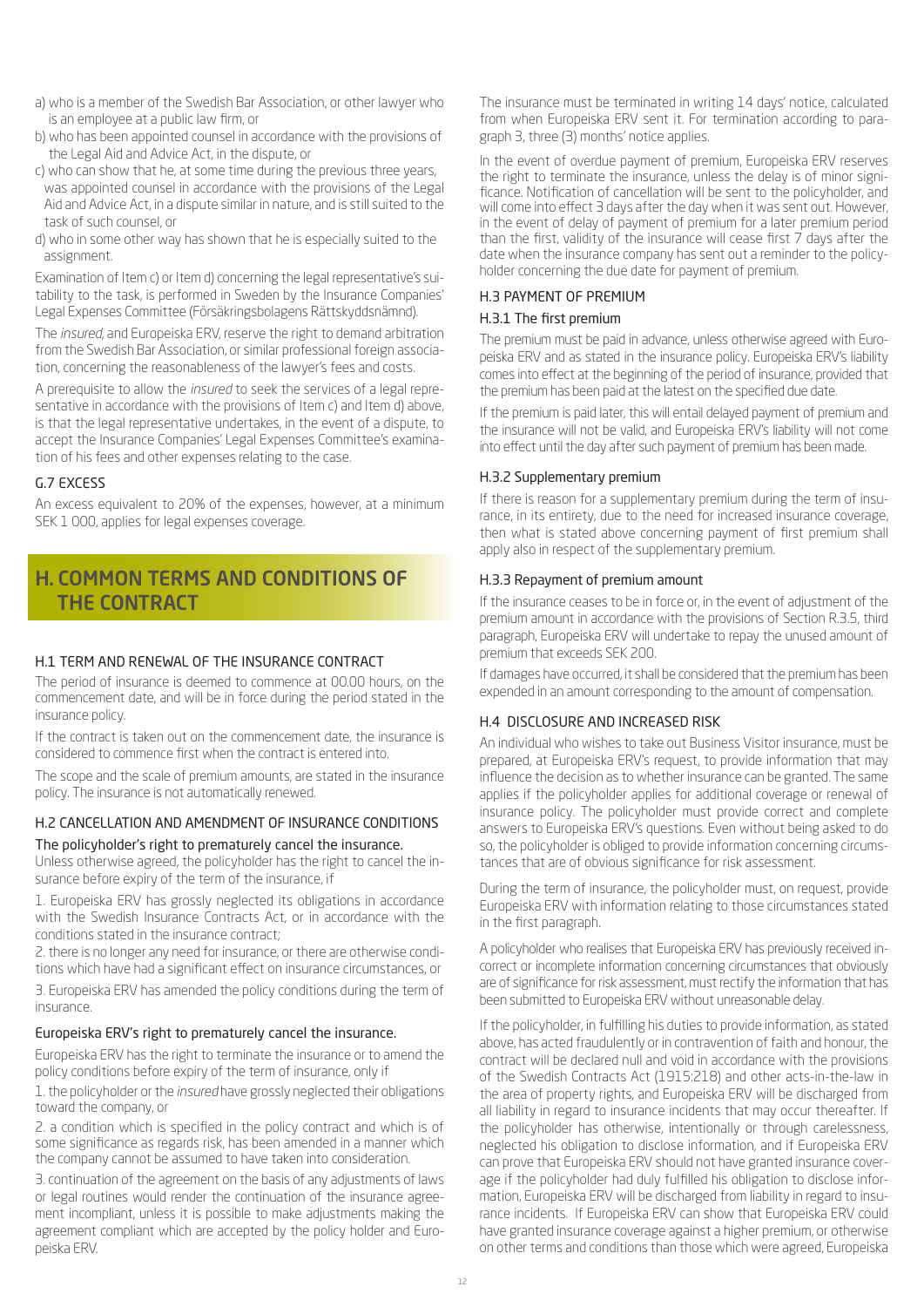ERV liability will be limited to the level of liability which corresponds to the premium which has been paid and such conditions that were otherwise agreed. If Europeiska ERV has not procured reinsurance which would otherwise have been the case, liability will be adjusted accordingly.

Europeiska ERVs liability does not fall away, and is not limited in accordance with the provisions stated in the second paragraph, if, at the time when the obligation to disclose information was neglected, Europeiska ERV realised, or should have realised, that the information which was actually submitted was incorrect or incomplete. The same shall apply if the incorrect, or incomplete, information was later of no significance, or ceased to be of significance, in regard to the content of the insurance contract.

#### H.4.1 Increased risk

If there is an increased risk for insurance incidents due to changes of such circumstances that have been specified in the Insurance policy, or concerning which the policyholder informed Europeiska ERV in connnection with contract closing, and if the *insured* has taken action or consented to action which will entail increased risk, Europeiska ERV will be wholly, or partly, discharged from liability.

The same will apply if such increased risk has otherwise occurred and the policyholder has neglected to report this fact, in line with the instructions in the insurance contract.

#### H.4.2 Accumulated risk in connection with group travel

The policyholder must inform Europeiska ERV, at the latest on the same day that travel by boat, train, bus or aircraft is commenced, concerning each journey where more than one *insured* participate, and where the accumulated insurance amount in the event of death exceeds MSEK 100, but not MSEK 150. A supplementary premium is charged for accumulated risks in excess of MSEK 100. In the event of neglect to notify Europeiska ERV of such accumulated risk, or if the notified supplementary premium is not paid, Europeiska ERV's liability will be limited to MSEK 100.

The same obligation to notify Europeiska ERV exists if several *insureds* are in one and the same place at the same time.

If the total insurance amount in the event of death exceeds MSEK 150, the policyholder must inform Europeiska ERV to this effect at least 14 days in advance.

A supplementary premium is charged for accumulated risk in excess of MSEK 100. In the event of neglect to notify Europeiska ERV of such accumulated risk, or if the notified supplementary premium is not paid, Europeiska ERV's liability will be limited to MSEK 100.

The maximum compensation payable for damages resulting from accumulated risk is MSEK 200.

#### H.5 AVIATION ACCIDENT

In the event of an *accident* during a flight, compensation is only payable if the *insured* was a passenger on an *aircraft* which flies under a national symbol. Passengers are deemed to be only those persons on board an aircraft who do not have, or who do not perform, a function or task connected with the flight

#### H.6 RISK ZONE AND WAR ZONE/HIGH RISK ZONE

The insurance is not valid in a risk zone or War zone/High risk zone unless this has been specifically agreed.

The terms War zone/High risk zone and/or Risk zone refer to areas where war, war-like conditions, revolution, civil commotion, riots, terror and similar conditions prevail, or areas affected by natural disasters, earthquake or landslide – all depending on extent or intensity of the circumstances. An area where the *insured's* health is at risk, if the *insured* remains in that area, e.g. in the event of epidemics, may also be classified as a High risk zone or Risk zone. An updated list of risk zones can be found in Europeiska ERVs website: www.erv.se.

The policyholder should regularly check this list and keep updated as to which countries are classified as War zones, High risk zones, or Risk zones.

#### H.7 NUCLEAR DAMAGES

*Accidental injuries*, whose origin and proportion are connected with nuclear process or radioactive disintegration, are included under this insurance only provided that the nuclear process or the radioactive disintegration are not in any way associated with military manoeuvres in which the *insured* participates.

#### Limitation

The insurance amount, in the event of nuclear damages, is limited to disability and death at SEK 200 000.

#### H.8 RESCUE OBLIGATION

When an insurance incident occurs, or imminently threatens to occur, the *insured* must take action, to the best of his/her ability, to restrict or limit damages and, if another party is liable to pay damages, in order to preserve the rights that the insurance company may have against that party. If the *insured* wilfully omitted to fulfil his/her duty in accordance with the provisions stated under the first paragraph, compensation may be reduced, as far as he/she is personally concerned, in accordance with what is reasonable in consideration of his/her situation and the general circumstances.

The same will apply if the *insured* has neglected his/her duties, knowing that this entails a considerable risk for the occurrence of damages, or otherwise through gross negligence.

#### H.9 ACTION IN THE EVENT OF CLAIM

#### H.9.1 Rules governing claims settlement

Damages must be reported to Europeiska ERV without delay.

If a claimant has neglected to follow the rules concerning the necessity to report insurance incidents to Europeiska ERV without delay, or conditions, or instructions in respect of the obligation to cooperate in the investigation of the insurance incident or the company's liability, and where such neglect is to the detriment of the company, the amount of compensation that would otherwise have been paid to the *insured,* may be reduced to the extent as may be considered reasonable in consideration of the circumstances. In the event that the *insured* in the case of liability insurance has been as negligent as specified in the first sentence, the insurance company shall have the right to repossess from the *insured* a reasonable portion of the amount that the company has paid to the party who has suffered damages.

The first paragraph shall not apply if the level of negligence can be deemed to be minor.

The *insured* must be able to provide proof that the event occurred during the *insurance period.*

If the *insured*, or any other person who is claiming compensation from Europeiska ERV after the occurrence of an insurance incident, has intentionally or through gross negligence provided incorrect information or has withheld or concealed information of significance for the assessment of the right to receive compensation from the insurance company, the amount of compensation that would otherwise have been paid to him/her will be reduced to the extent as may be considered reasonable in consideration of the circumstances, or may result in non-payment of compensation.

#### H.9.2 Inspection and repairs

A person who is claiming compensation has an obligation to assist in any inspection that Europeiska ERV may wish to undertake as a consequence of a claim.

Repairs may be made only after Europeiska ERV's approval. The same applies with regard to choice of repair company, method of repairs and material. Damaged items must be held in safekeeping until Europeiska ERV permits otherwise.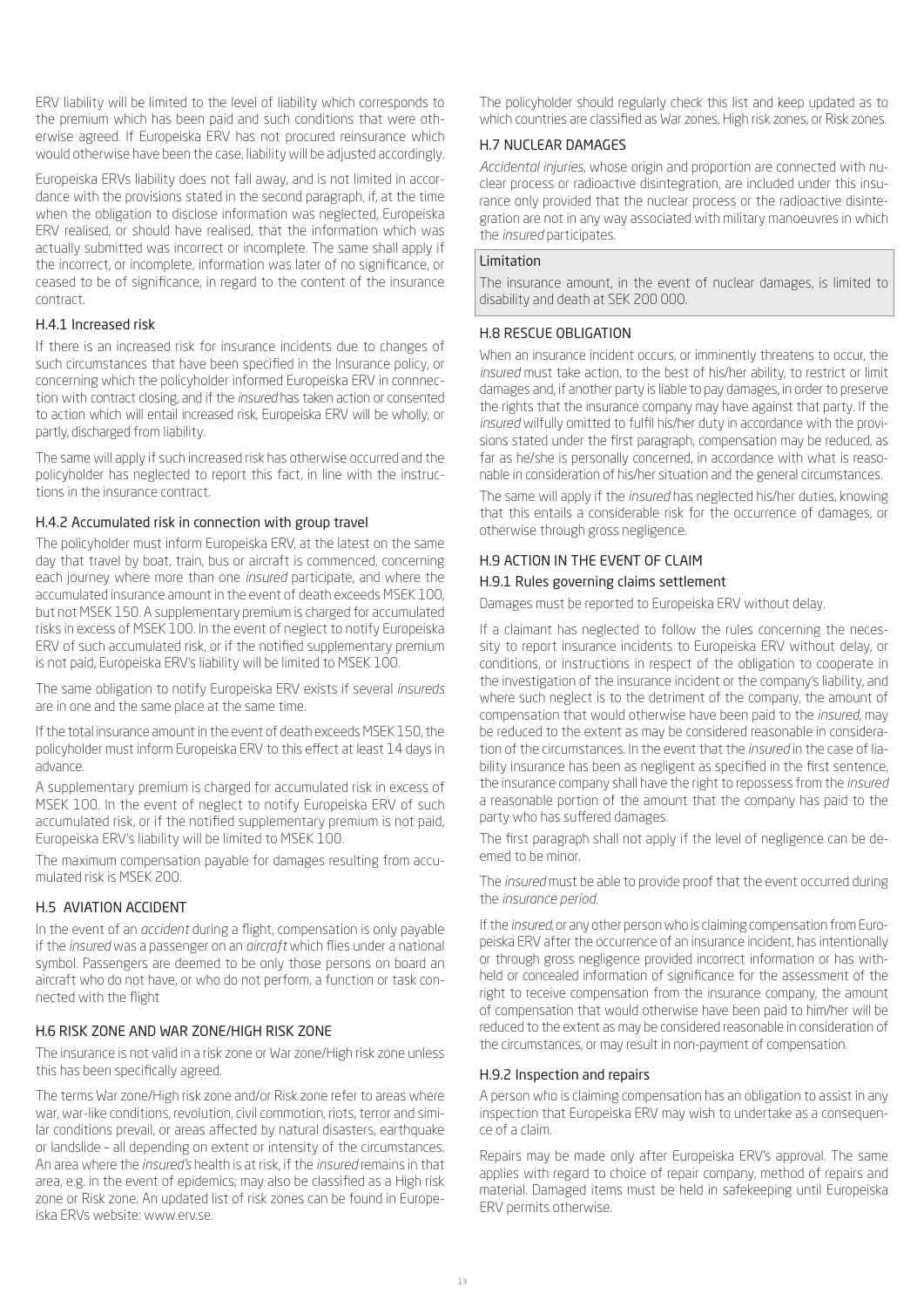#### H.9.3 Failure to take action in the event of damages

If the *insured* does not fulfil his/her obligations, as defined above, the amount of compensation for damages may be reduced by way of a special deduction.

#### H.9.4 Payment of compensation

Europeiska ERV shall, after receiving information about an insurance incident, take the necessary measures without further delay in order that the claim may be settled. Claims settlement shall be processed with speed and with due consideration to the interests of the *insured* and other persons who have suffered losses or damages.

Compensation for damages to which the *insured* is entitled, will be paid at the latest one month after the *insured* has reported the insurance incident and has presented the material which can reasonably be required to determine liability to pay compensation. However, this does not apply in the event of inadequate insurance amount in the case of liability insurance, nor does it apply to the extent that the right to compensation is conditional upon repair of the property or that the property shall be replaced, that the pertinent authorities should pass a certain decision, or that some other similar event takes place.

Europeiska ERV will undertake to pay penalty interest in accordance with §6 of the Swedish Interest Act (1975:635) if payment of compensation is not effected within the specified time.

If the person who is claiming compensation clearly is eligible to receive at least a certain amount of compensation, this amount shall be paid immediately, whereupon such amount will be deducted from the final total amount of compensation.

Interest is not paid if the interest amount is less than SEK 100.

#### H.9.5 Counter claim and repossession

Europeiska ERV takes over the *insured*'s right to claim damages in matters relating to health care expenses and other expenses and losses for which the company has paid compensation in accordance with the terms of this insurance.

If, after a loss has occurred, the *insured* abstains from the right to receive compensation from another source in accordance with contractual terms, guarantees or similar, or through repossession, Europeiska ERV's liability to pay compensation will be limited to a corresponding degree, and any compensation that may already have been paid must be repaid to Europeiska ERV.

To the extent that compensation should not by rights have been paid, the person who is entitled to compensation shall be obliged to repay such amount without delay to Europeiska ERV, even if he/she was not aware that payment was incorrect.

#### H.9.6 Fraudulent means to provoke an insurance incident

Europeiska ERV will be discharged from obligation toward an *insured* who has endeavoured to provoke an insurance incident by fraudulent means, or through gross negligence.

The same applies if the *insured* otherwise must be assumed to have taken action, or refrained from taking action, knowing that this entailed a considerable risk for the occurrence of damages.

In the event that an *insured* has been instrumental in further aggravating the consequences of an insurance incident, in the mannner specified in the first paragraph, Europeiska ERV will be discharged from liability toward the *insured* to the extent that these circumstances have impacted damages.

#### H.10 COMMON EXCLUSION

The terms and conditions of this insurance policy shall not apply with respect to damages resulting from a criminal offence committed by the *insured*, his/her beneficiary or legitimate heir.

#### H.11 DOUBLE INSURANCE

If the same risks are *insured* by several insurance companies, each insurance company shall have a liability toward the *insured* as if the company alone had provided insurance coverage. However, the *insured* is not entitled to receive a higher total amount of compensation from the companies than is appropriate to the claim. If the sum of the liability amounts exceeds the loss, liability will be divided between the companies in proportion to the respective liability amounts.

If the same risk is *insured* also by another insurer that has made reservations according to which he in the event of double insurance shall be totally or partially free of obligations, the same reservations also apply according to the policy conditions of this insurance.

#### H.12 FORCE MAJEURE

The insurance does not cover loss that may occur if the claims investigation, repairs, or payment of compensation is delayed due to war, war-like conditions, civil war, revolution, or riots, or due to intervention by authorities, strikes, lockout or blockade or similar actions.

#### H.13 LIMITATION PERIOD

A person who wants to claim compensation, or any other insurance cover, must initiate action against Europeiska ERV within a period of ten years from the date when such circumstance in the insurance contract that entitles to insurance coverage occurred. If actions are not brought within that period, the right to insurance cover will be lost.

If the person who intends to claim for insurance cover has reported the claim to Europeiska ERV within the prescribed period, as specified in the first sentence, the period to initiate actions against Europeiska ERV is always at least six months from the date when Europeiska ERV declared that it has passed a final decision regarding compensation.

#### H.14 APPLICABLE LAW AND COURT OF COMPETENT JURISDICTION

Swedish law shall apply in all matters pertaining to the insurance contract. Disputes arising out of this insurance contract, or these insurance terms and conditions, shall be decided in a Swedish court of law. This shall also apply if disputes relate to damages that have occurred abroad.

#### H.15 SWEDISH INSURANCE CONTRACTS ACT

In all other respects, the provisions of the Swedish Insurance Contracts Act (Försäkringsavtalslagen – FAL) shall apply.

#### PERSONAL DATA PROCESSING AND DISCLOSURE OF INFORMATION

Europeiska ERV values your privacy. We will only use your personal data for the purposes for which you give it to us. We will retain your data for the duration required by our operational purposes.

Europeiska ERV will only disclose your personal data to other organizations where we have your permission to do so, or where we are required to do so by regulation. You also have the right to request, in writing and without cost, information from us about the information we have on you and how it is used. You can also notify Europeiska ERV in writing if you do not want your personal data to be processed for purposes that concern direct marketing.

You have the right to ask us to delete the personal data. Please note that in some cases when you make such a request of personal data, we may not be able to honour your request as this may result in us not being able to fulfil our legal obligations or if there is a minimum statutory period of time for which we have to keep your personal data. If this is the case then we will let you know our reasons.

#### The address is:

Europeiska ERV, Dataskyddsombudet, Box 1, 172 13 Sundbyberg.

Requests for correction of personal ID numbers can be made to the same address.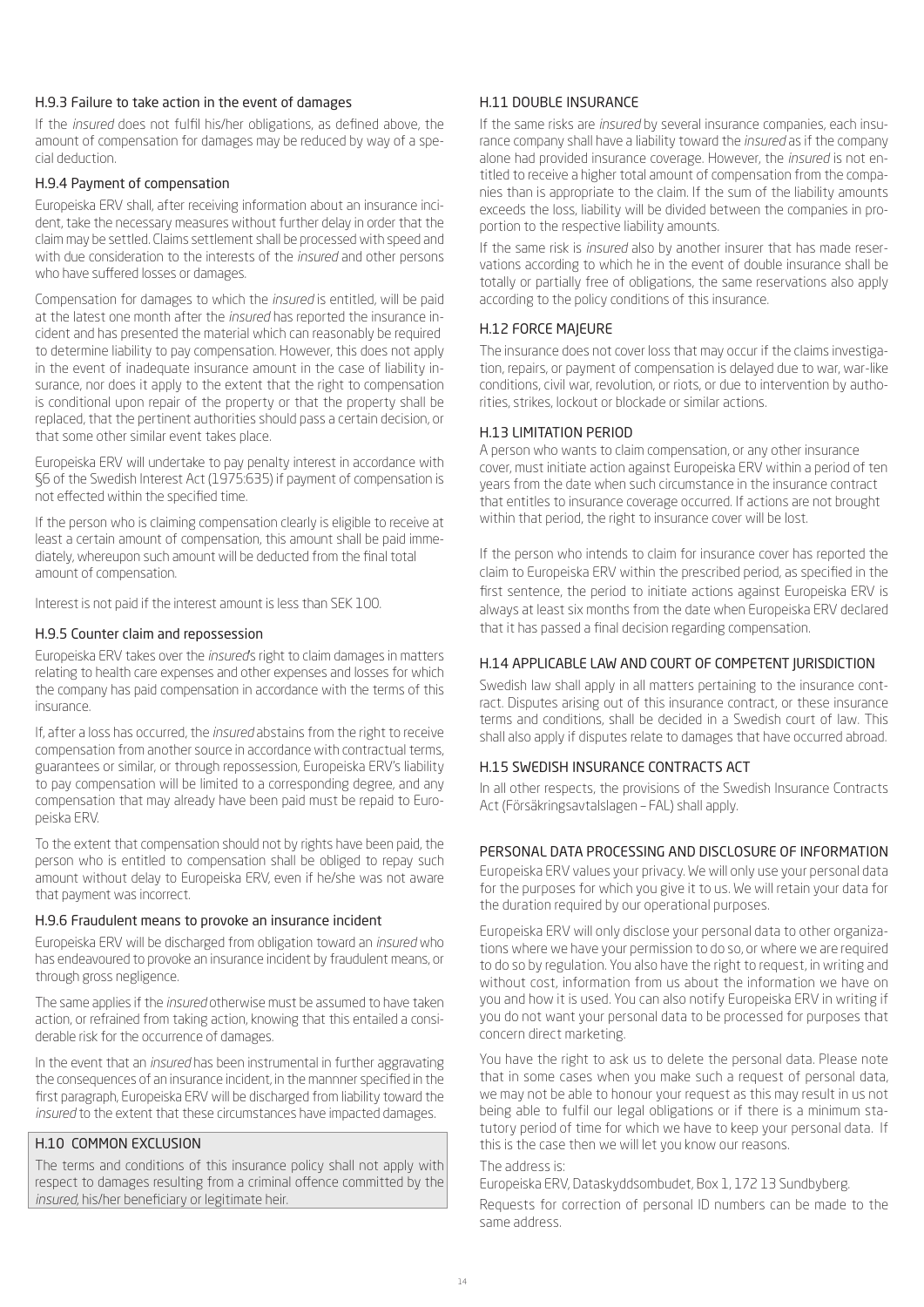In the event of a claim, Europeiska ERV is entitled to disclose the information received from the insured and/or policyholder to Europeiska ERV's international network, including our central control unit and service offices. Furthermore, Europeiska ERV can request to seek information on your state of health and treatment from the physicians and hospitals that have treated you. Europeiska ERV may request that you sign a so-called "medical release" giving Europeiska ERV the right to request medical information.

## NOTIFICATION OF CLAIM

#### A CLAIM FOR DAMAGES SHOULD BE SENT TO

Europeiska ERV Corporate Claims Box 1 172 13 SUNDBYBERG, Sweden

Visiting address: Löfströms Allé 6A, SUNDBYBERG Telephone: +46-(0)770-456 900 Fax: +46-8-454 33 21 E-mail: corporateclaims@erv.se

Company registration No: 502005-5447 Domicile: Sundbyberg

#### RECOMMENDED PROCEDURES IF YOU ARE NOT SATISFIED WITH EUROPEISKA ERV'S CLAIMS SETTLEMENT

It is our intention at Europeiska ERV to provide personal service which allows for good customer relations. We want to provide quick, effective claims handling when you suffer a loss or injury, followed by prompt payment of equitable compensation in accordance with the terms and conditions of this insurance.

In most cases our customers are satisfied with the manner in which we handle claims. However, if you are not satisfied with our claims settlement, it is important for you to know how to proceed in order that your claim may be re-examined.

#### CLAIMS ADJUSTER

It is always useful to speak to your claims adjuster again. There might simply have been a misunderstanding. Additionally, new evidence or circumstances may have been presented that can be of some significance in the case. If you are still not satisfied, our claims adjuster has a responsibility, on his/her own initiative, to refer your claim to a higher instance at Europeiska ERV.

If you are still not satisfied you may contact any of the organisations outside Europeiska ERV, as follows:

#### RE-EXAMINATION OUTSIDE ERV

#### The National Board for Consumer Complaints

(Allmänna Reklamationsnämnden – ARN) The National Board for Consumer Complaints reviews complaints from private individuals, however, excluding matters that pertain to negligence in traffic accidents. Such reviews are free of charge.

Address: Box 174, 101 23 Stockholm Telephone: +46-8-508 860 00

#### Claims assessor

If you are not in agreement with us concerning the value of the damaged property, either of the parties can request an impartial valuation.

#### VARIOUS INDUSTRY BOARDS/COMMITTEES:

#### Committee for Insurance of Persons

(Personförsäkringsnämnden) The Committee for Insurance of Persons, in its function as a consumer advisory board, will undertake to provide pronouncements, at the request of the policyholder, in disputes between a policyholder and the insurance company in the area of health-, accidentand life insurance.

Address: Box 24067 (Karlavägen 108) 104 50 Stockholm Telephone: +46-8-522 787 20

#### Court of law

Even if your case has been reviewed by any of the above mentioned instances, you may appeal to a court of law. Assistance with costs connected with a court hearing can be obtained from:

- State legal aid which, in certain instances, can provide means-tested contribution to litigation costs, or
- The majority of homeowner's comprehensive policies include a legal expenses clause that the policyholder can use in case of disputes which can be referred to a court.

#### ADVISORY SERVICES OUTSIDE ERV

#### The Swedish Consumers' Insurance Bureau

(Konsumenternas Försäkringsbyrå) The Swedish Consumers' Insurance Bureau is run jointly by the insurance companies, the Swedish Financial Supervisory Authority, and the Swedish Consumer Agency. The principal function of the Bureau is to provide advisory services and assistance for private individuals (consumers) and certain business organisations, free of charge, concerning different insurance matters.

Address: Box 24215 (Karlavägen 108) 104 51 Stockholm Telephone: +46-200-22 58 00